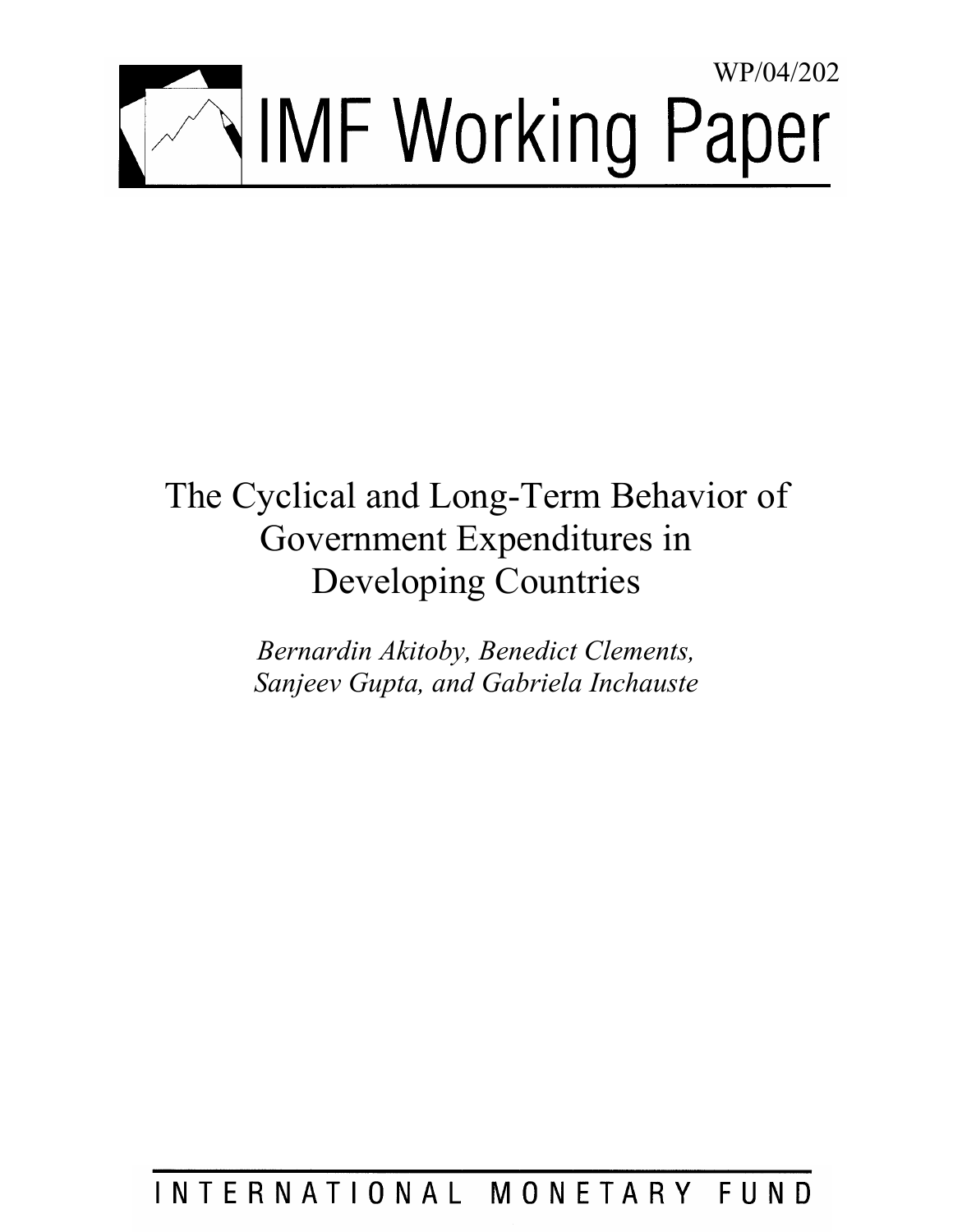# **IMF Working Paper**

## Fiscal Affairs Department and IMF Institute

# **The Cyclical and Long-Term Behavior of Government Expenditures in Developing Countries**

Prepared by Bernardin Akitoby, Benedict Clements, Sanjeev Gupta, and Gabriela Inchauste

October 2004

**Abstract**

**This Working Paper should not be reported as representing the views of the IMF.** The views expressed in this Working Paper are those of the author(s) and do not necessarily represent those of the IMF or IMF policy. Working Papers describe research in progress by the author(s) and are published to elicit comments and to further debate.

We examine the short- and long-term movements of government spending relative to output in 51 countries. We find that in the short term, the main components of government spending increase with output in about half of the sample countries, with some variation across spending categories and countries. Further, we find that there is a long-term relationship between government spending and output (in line with "Wagner's law") for the majority of countries for at least one spending aggregate. In the short term, we find that power dispersion and government size typically dampen the positive response of government spending to output. Output volatility and financial risk, on the other hand, contribute to the procylicality of government spending.

JEL Classification Numbers: E62; H50; H60

 $\overline{a}$ 

Keywords: Fiscal policy; Business cycles; Wagner's law

Author(s) E-Mail Address:  $\underline{bakitoby@imf.org}$ ;  $\underline{bclements@imf.org}$ ; sgupta $@imf.org$ ; minchauste@imf.org

<sup>&</sup>lt;sup>1</sup> We would like to thank Rina Bhattacharya and Chris Wu for help and advice in preparing this paper. We received helpful comments from Hamid Davoodi, Eduardo Ley, Clinton Shiells, Irineu de Carvalho Filho, and Evan Tanner on previous drafts of this paper. The usual disclaimer applies.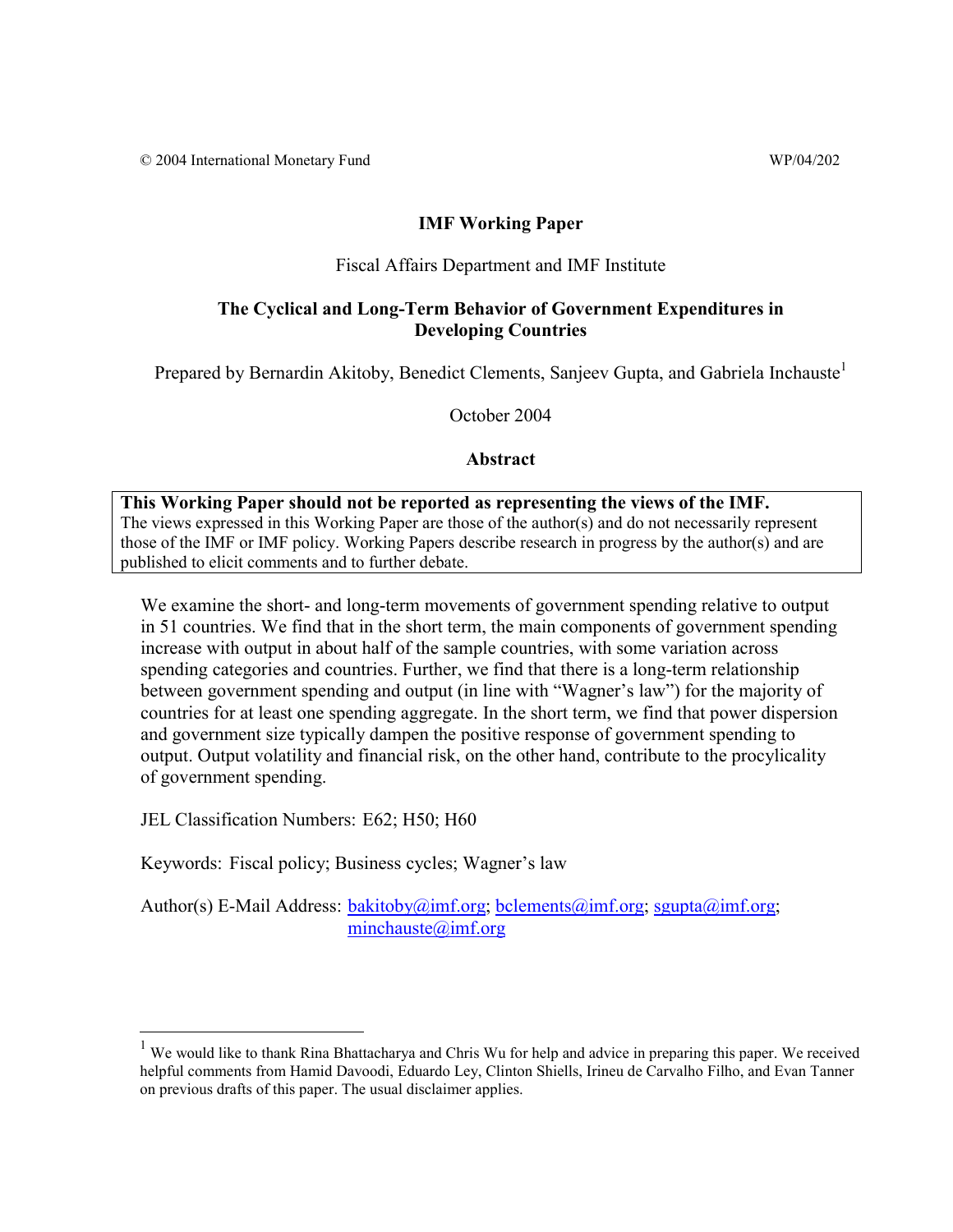| Contents                                                                                                                                                                                                                                       | Page |
|------------------------------------------------------------------------------------------------------------------------------------------------------------------------------------------------------------------------------------------------|------|
|                                                                                                                                                                                                                                                |      |
|                                                                                                                                                                                                                                                |      |
| III. A Framework For Analyzing Co-Movements of Government Spending and Output6                                                                                                                                                                 |      |
| A. Measuring the Short- and Long-Term Elasticity of Government Spending11<br>B. Explaining Variations in Short-Term Elasticities Across Countries16                                                                                            |      |
|                                                                                                                                                                                                                                                |      |
| Appendix                                                                                                                                                                                                                                       |      |
|                                                                                                                                                                                                                                                |      |
| Tables<br>2. Error-Correction Model: Estimates of Gamma—The Adjustment Coefficient13<br>3. Error-Correction Model: Estimates of Delta-The Long-Term Coefficient14<br>4. Error-Correction Model: Estimates of Beta-The Short-Term Coefficient15 |      |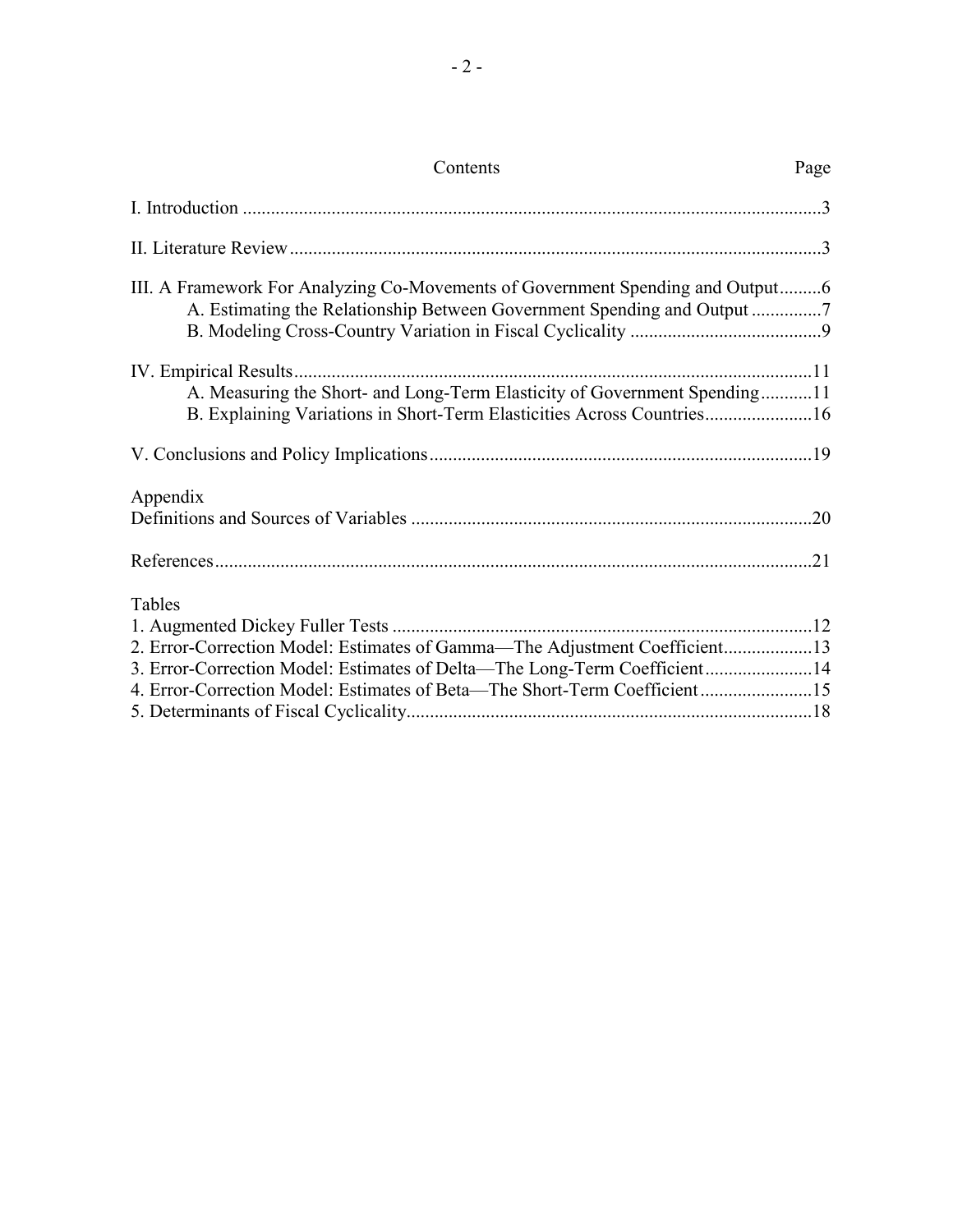#### **I. INTRODUCTION**

Compared with the vast literature on determinants of economic growth, there has been less research on the cyclical behavior of macroeconomic aggregates in developing countries. One reason for this is the relatively weak quality of data and its frequency in many developing countries. For example, quarterly GDP data are available for only a limited number of countries, and even when they are available they are usually of significantly lower quality and reliability than annual estimates. Another constraining factor is that developing countries often experience abrupt economic changes, making it particularly difficult to separate cyclical influences from structural breaks.

A better understanding of the factors underlying the cyclical pattern of macroeconomic aggregates is useful for at least two purposes. First, examining the relationship between overall economic activity and fiscal and monetary aggregates has analytical value from the perspective of business cycle modeling. Second, as Agénor and Montiel (1996) argue, this type of analysis can make a valuable contribution to the design of stabilization and adjustment programs.

This paper makes a contribution to the existing literature in three ways. First, it documents co-movements of government spending and output in developing countries, using data for 51 developing countries. Second, it introduces a novel method—an error-correction approach—to this type of analysis. This approach allows us to distinguish the short-term variations between government spending and output from any longer-term relationship. Third, the paper seeks to explain the observed cross-country variation in the relationship between government spending and output by focusing on key political and economic determinants. With few exceptions (mostly for Latin America), existing studies of developing countries have either focused on the long-run relationship between spending and output, or have examined the *volatility* of growth and its relationship to the *volatility* of various fiscal aggregates (see, for example, Fatás and Mihov, 2003), without examining the factors underlying the cyclical behavior of the latter.

#### **II. LITERATURE REVIEW**

Standard neoclassical and Keynesian approaches suggest that fiscal policy should ideally be countercyclical, with fiscal deficits declining when the economy is expanding and increasing during economic downturns. For example, Barro's (1979) neoclassical analysis of optimal fiscal policy suggests that, for a given path of government spending, tax rates should be held constant over the business cycle, and the budget surplus should move in a procyclical fashion—the "tax smoothing" hypothesis. However, with regard to the cyclicality of government spending, neoclassical theory has little to say: the typical assumption is that government spending is exogenously determined (Lucas and Stokey, 1983; Blanchard and Fischer, 1989; Taylor and Woodford, 1999). The Keynesian approach to optimal fiscal policy reaches a broadly similar result by a different logic. According to this view, policy should, during economic booms, at least accommodate surpluses that emerge from the operation of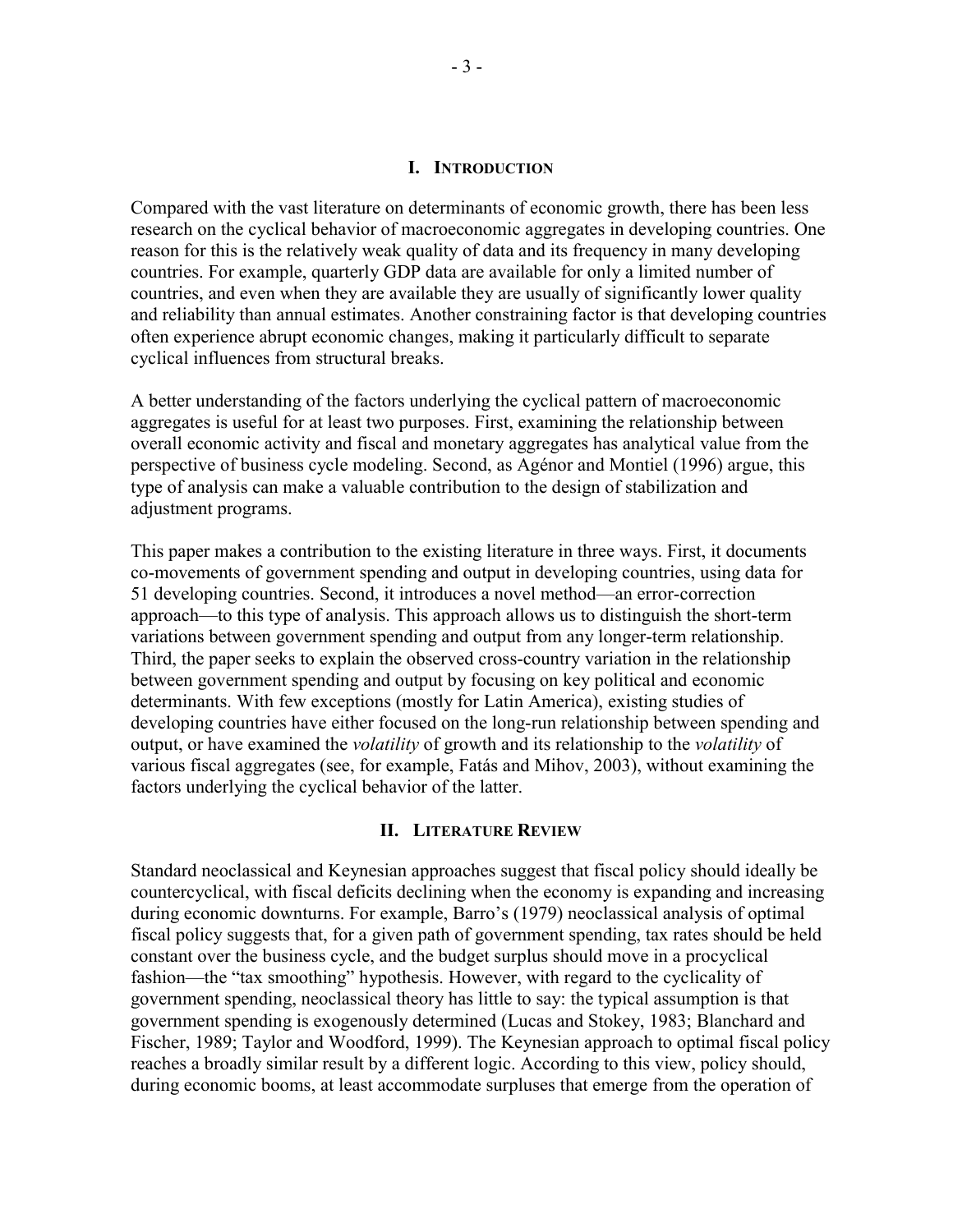automatic stabilizers and, if necessary, go further with discretionary tax increases or spending cuts.

The empirical evidence from the advanced OECD countries on the cyclical behavior of government spending is mixed. On the one hand, some research shows spending is countercyclical (Gali, 1994), while others show no discernible pattern (Fiorito, 1997; Gavin and Perotti, 1997). The differences in these results depend on the components of spending being measured. For example, Galí (1994) studies government consumption and investment in a simple cross-country regression for a sample of 22 OECD countries and finds that both taxes and government purchases seem to be effectively working as "automatic stabilizers," with government purchases following a countercyclical pattern. Fiorito and Kollintzas (1994) and Fiorito (1997), on the other hand, study specifically government consumption in the G-7 countries and find that the correlation with output shows no pattern and is clustered around zero. Gavin and Perotti (1997) obtain similar results for their sample of industrial countries: they find no statistically significant correlation between total government spending and output fluctuations, with moderately procyclical government consumption being offset by the countercyclical behavior of government subsidies and transfers.

Government transfers and subsidies are found to have become substantially more countercyclical over time. Arreaza, Sørensen, and Yosha (1999) generate panel-based estimates of the degree of cyclicality in government consumption, transfers, subsidies, and tax revenues. Their results suggest that current government expenditures increase during recessions, mainly due to an increase in transfers. Similarly, in another recent study of OECD countries, Lane (2003) finds that current government spending tends to be mildly countercyclical, while government investment spending is procyclical. Moreover, the countercyclicality of current government spending emanates from the behavior of government transfers and/or debt interest payments; the government consumption component of current spending is procyclical.

Some studies have also shown evidence of "cyclical ratcheting" in government spending in OECD countries, with a steady rise in the ratio of government spending to GDP.<sup>2</sup> Hercowitz and Strawczynski (2004), for example, find evidence of asymmetric government spending over the business cycle: while public spending tends to be countercyclical during recessions, high tax revenues during economic upturns make it politically difficult for governments to resist pressure from interest groups against spending cuts. Not surprisingly, the authors find cyclical ratcheting is particularly high in the case of transfers and subsidies. These findings are consistent with the evidence presented in Gavin and Perotti (1997). They are also consistent with the insights from the theoretical model of Talvi and Végh (2000), which argues that the high variability of fiscal revenues, combined with increased spending

 $\overline{a}$ 

 $2 \text{ Cyclic}$  ratcheting refers to the tendency of the ratio of government spending to GDP to rise during recessions and to be only partially reduced during expansions.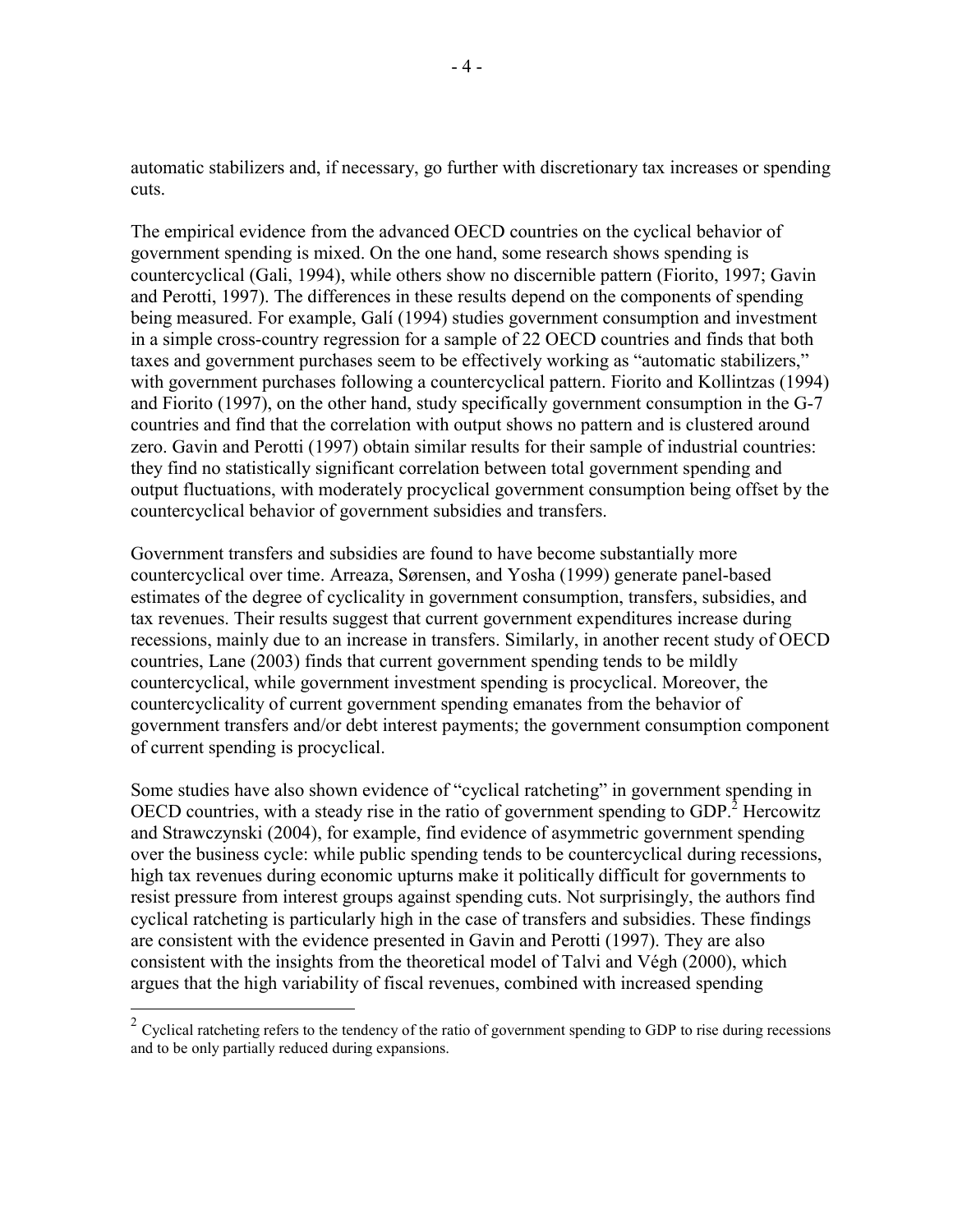pressures in good times, may be key factors in explaining the procyclical nature of fiscal policy.

The limited number of empirical studies for developing countries suggests that government spending tends to be procyclical. For example, Kaminsky, Reinhart, and Végh (2004) find that fiscal policy is procyclical in their subsample of 83 low- and middle-income countries. Similarly, Braun (2001) finds that government expenditure is procyclical in a panel of 35 developing countries for the period 1970–98. Gavin and Perotti (1997) find that in Latin America, total expenditures and its components are highly procyclical, with recessions being associated with exaggerated collapses in public spending. Further support for this is found in Stein, Talvi, and Grisanti (1999), who find an average correlation coefficient of 0.52 between the cyclical component of government consumption and the cyclical component of output over the period 1970–95 for a sample of 26 Latin American countries. Similarly, for their sample of 36 developing countries in Asia, Africa, the Middle East, and Latin America, Talvi and Végh (2000) find that government consumption is highly procyclical, with a correlation coefficient of 0.53. By contrast, Agénor, McDermott, and Prasad (1999) find that government consumption expenditure is countercyclical for a group of four middle-income countries including Chile, Korea, Mexico, and the Philippines.

Difficulties in implementing countercyclical policy may be the cause of procyclical government spending in some countries. One such factor is the structure of the budget. Developing countries have few automatic stabilizers built into their budgets, which would lead one to expect government spending in these countries to display less of a countercyclical pattern than in industrial countries. For example, Gavin and Perotti (1997) note that Latin American countries spend much less on transfers and subsidies than do richer OECD economies (24 percent of total government expenditures, compared with 42 percent in the industrial countries). Similarly, Braun (2001) finds that 40 percent of the difference in the degree of cyclicality between high income and developing countries can be explained by the larger size of government in the former, and by the larger proportion of transfers in expenditure, which act as automatic stabilizers.

Liquidity constraints could also play a role in limiting the capacity for countercyclical policy: during economic downturns, countries often face a loss of market confidence, and thus intensified borrowing constraints. The loss of market access makes it impossible to run a countercyclical fiscal policy, at least in periods of sharp contractions in output. However, as Talvi and Végh (2000) point out, it would be somewhat far-fetched to argue that most developing countries have lost access to international credit markets during recessions on a systematic basis over the past three decades.

Another important factor behind the procyclicality of government spending relates to institutional factors and the underlying power structure of the economy. These considerations explain overspending of transitory increases in fiscal revenues (Velasco, 1993; Perotti, 1996; and Tornell and Lane, 1998 and 1999). This is commonly known as the "voracity" effect,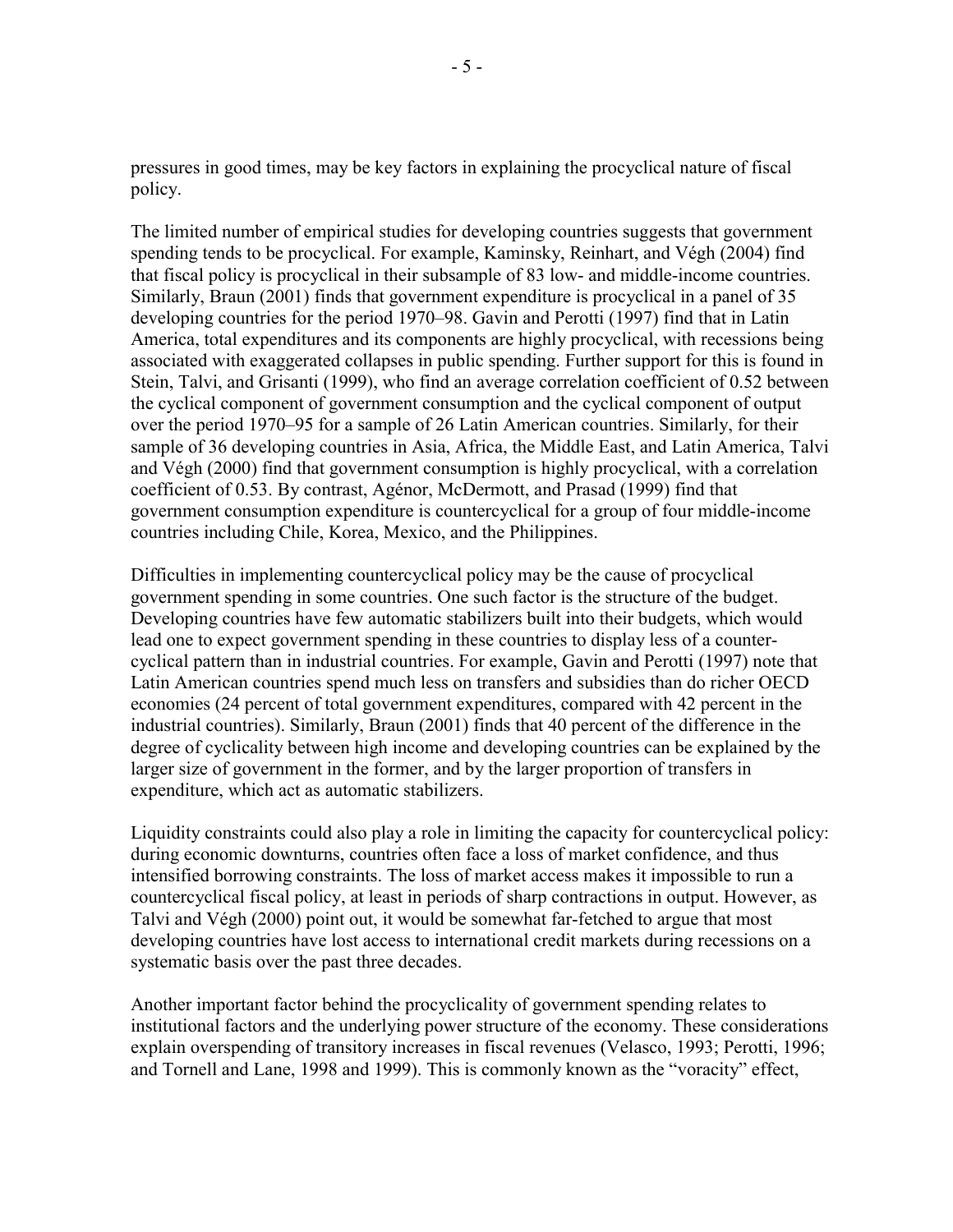whereby a positive shock to income leads to a more than proportional increase in public spending, even if the shock is expected to be temporary. This in turn is the consequence of weak institutions and fractionalization, manifested by the presence of multiple powerful groups in a society attempting to grab a greater share of national wealth by demanding larger public spending on their behalf.<sup>3</sup> In a similar vein, Stein, Talvi, and Grisanti (1999) find that, for their Latin American sample, countries with a large number of representatives elected per district, a large number of effective parties represented in the legislature, and weak support for the governing party in the legislature are associated with a stronger procyclical response of government consumption to the business cycle. In this context, Lane (2003) finds that the political economy factors explaining the cyclicality of government spending in OECD countries vary in importance across spending categories, with the government wage bill being especially influenced by these variables. Braun (2001) finds that political competition among powerful groups is stabilizing in OECD countries, but destabilizing in developing countries.

The literature on fiscal cyclicality typically does not address whether there is a long-term relationship between government spending and output. A vast literature exists on "Wagner's law," which states that government activity increases as economies grow, with the pace of increase being different for different branches of government (Wagner, 1911). Wagner's law has been tested empirically for various countries using both time-series and cross-sectional data sets.<sup>4</sup> Some of these tests have used the stationarity properties of the data, as well as cointegration analysis, to test whether there is a long-run relationship between income and government spending (Bohl, 1996; Lin, 1995; Murthy, 1993; Payne and Ewing, 1996; and Chang, 2002). The results are mixed, with studies finding a cointegrating relationship in some countries, but not in others. The cointegration approach is consistent with Wagner's view that there is a long-run relationship between government spending and output, without necessarily implying causality. However, this literature does not focus on short-run deviations from the long-term. The advantage of this paper is that both the short- and longrun relationships between government spending and output are assessed in a coherent framework.

# **III. A FRAMEWORK FOR ANALYZING CO-MOVEMENTS OF GOVERNMENT SPENDING AND OUTPUT**

Most studies analyzing the cyclicality of government spending and output have used a panel data methodology that has not fully exploited the time-series properties of the data. Studies testing for a long-run relationship such as "Wagner's law," on the other hand, have ignored

 $\overline{a}$ 

 $3$  Note that this does not necessarily refer to transfers to individuals or other levels of government, but can also include spending on infrastructure, wages, and other current spending which can benefit particular groups.

<sup>4</sup> See Chang (2002) for a brief summary of recent studies and Peacock and Scott (2000) for a critical review.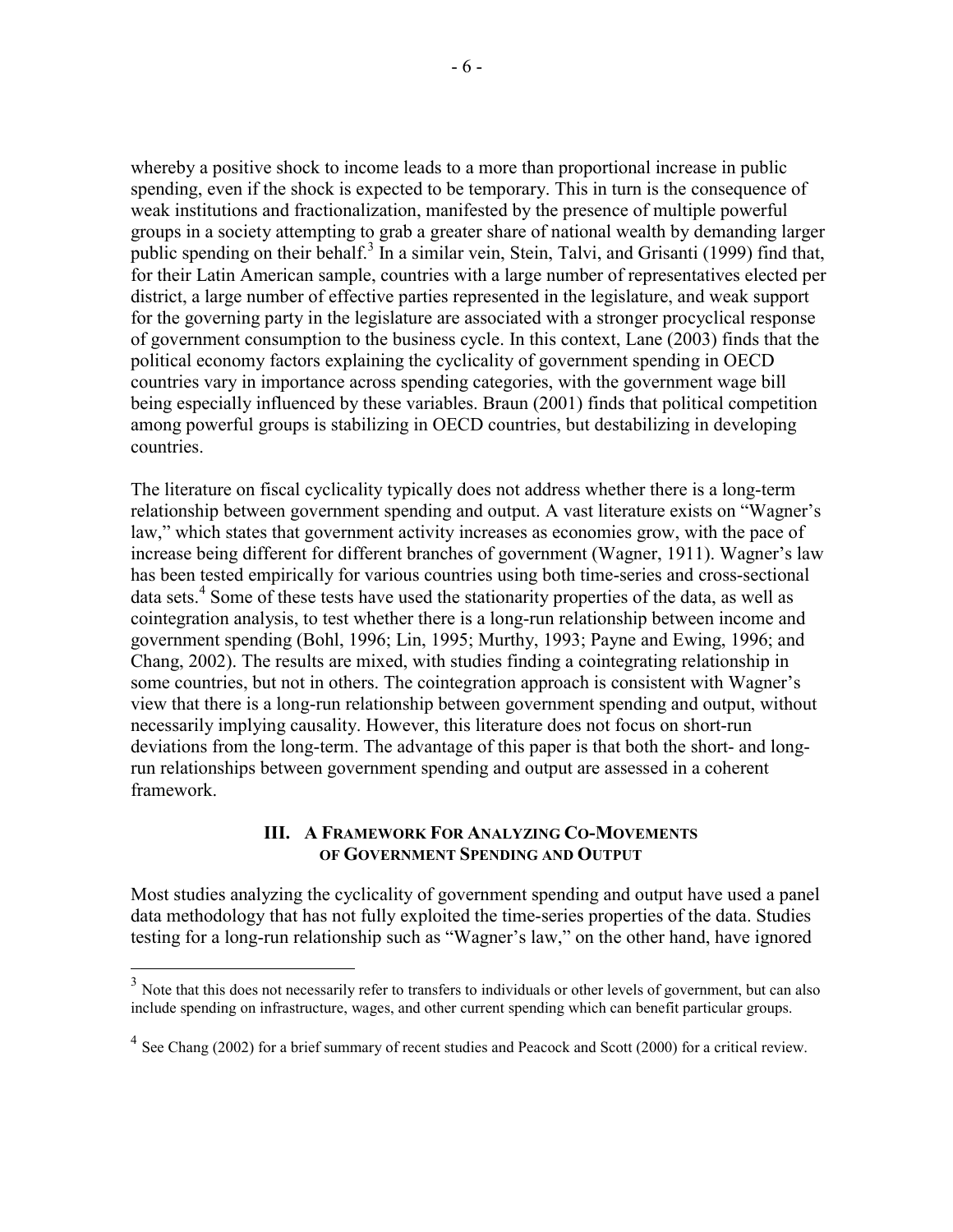the short-term aspects of this relationship. In terms of the literature on cyclicality, many studies use panel data models that are not well suited to explore short-term versus long-term relationships. Some notable exceptions are Lane (1998), who uses a single-country timeseries study; Arreaza, Sørensen, and Yosha (1999), who allow cross-country heterogeneity by exploring subsamples of their panel data; Sørensen, Wu, and Yosha (2001), who concentrate on U.S. state and local governments; and Braun (2001), who uses the generalized method of moments (GMM) technique for dynamic panel data models developed by Arellano and Bond (1991). However, none of these papers allows for unit roots in the regressors or cointegration between government spending and output. Other authors estimate cyclicality by assessing the correlation between Hodrick-Prescott (HP) filtered government spending and output. This approach is not followed in this paper because HP-based measures of cyclicality may be misleading when samples have different levels of volatility (Forbes and Rigobon, 1998). Since output volatility differs across countries, we favor a regression-based approach.

This study attempts to exploit both the time-series and cross-sectional aspects of developing country data using an error-correction framework. Fiscal and output co-movements are investigated in this paper by generalizing the two-stage approach proposed by Lane (2003). In the first stage, we estimate the elasticity of government spending with respect to output, based on country-by-country time-series regressions. However, in contrast to Lane, we use an error-correction approach, which allows us to distinguish between the short-term effect of output on government spending and any longer-term effect between these two variables. In the second stage, we use the estimated short-term elasticities as dependent variables in a cross-sectional regression that aims to explain the cross-country differences in these elasticities.

# **A. Estimating the Relationship Between Government Spending and Output**

The cyclicality of government spending is typically defined in terms of how spending moves with the output gap. If government spending increases when there is a positive output gap (i.e., output is below its potential), then spending is countercyclical. This implies lower spending when output is high relative to its trend. If potential output were observable or easy to estimate, one could define countercyclicality as an above-average spending-to-output ratio whenever output was below its potential. However, measuring potential output is difficult, particularly in a developing country setting. As a result, one cannot properly discuss business cycles or cyclicality per se. Therefore, following much of the existing literature, we focus on co-movements of government spending and output as a proxy for cyclicality.

As a first step, we distinguish co-movements that are temporary in nature from comovements that reflect a steady-state or long-term path. Suppose there is a steady-state relationship between government spending and output given by

$$
G = A Y^{\delta}, \tag{1}
$$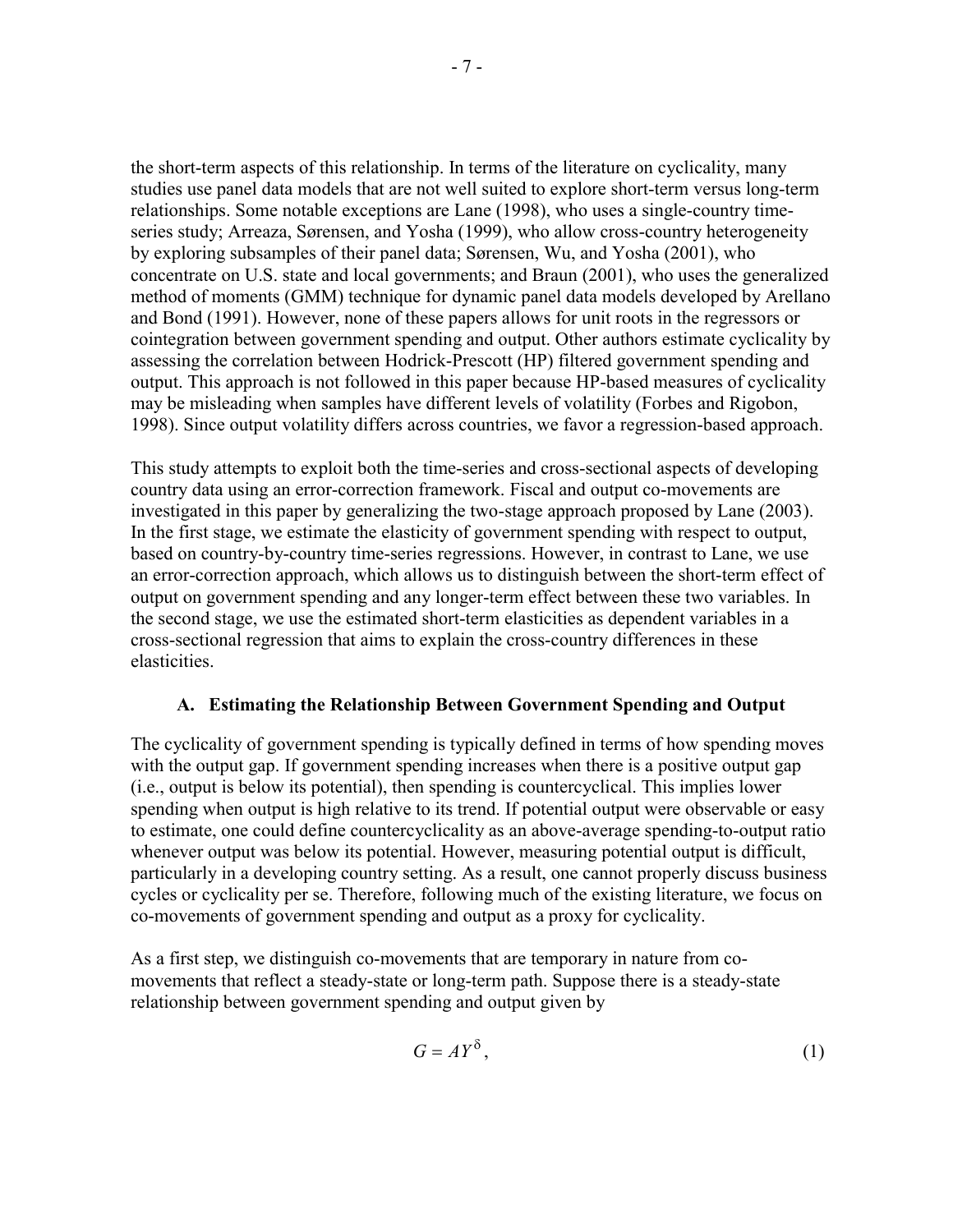where *G* represents government spending in real terms, *Y* represents real output, and  $\delta$  is the long-run, constant elasticity of spending with respect to output. Such a relationship would be consistent with "Wagner's law," particularly if  $\delta$  is greater than 1. Equation (1) can also be written in linear form as

$$
\log G = a + \delta \log Y, \qquad a = \log A. \tag{2}
$$

If the adjustment of spending (*G*) to its steady-state ( $\overline{G}$ ) is gradual, then the level of spending will respond to transitory changes in output, and *G* will move gradually toward its steady-state or equilibrium level. To capture this gradual move, we specify a general autoregressive distributed lag specification for spending category *i* in period *t*:

$$
\log G_{it} = \mu + \alpha \log G_{i,t-1} + \beta_0 \log Y_t + \beta_1 \log Y_{t-1} + \varepsilon_t, |\alpha| < 1. \tag{3}
$$

We can solve for the static, steady-state equilibrium by assuming that output is at its steadystate level,  $\overline{Y}$ , and ignoring the error term:

$$
\log \overline{G} = \frac{\mu}{1 - \alpha} + \frac{\beta_0 + \beta_1}{\frac{1 - \alpha}{\delta}} \log \overline{Y} \,. \tag{4}
$$

More generally, we could allow output to grow at rate *g*. In this case, the only difference is that the constant term becomes  $\frac{\mu + (\beta_0 - \delta)}{1 - \alpha}$ 1  $\frac{(\beta_0 - \delta)g}{\delta}$ , which depends on *g*.

To reflect the steady state, equation (3) can be rearranged as an error-correction model:

$$
\Delta \log G_{it} = \mu + \beta_0 \Delta \log Y_t + \gamma [\log G_{i,t-1} - \delta Y_{t-1}] + \varepsilon_t.
$$
\n(5)

One can interpret  $\beta_0 \Delta \log Y$ , as the short-term impact of output on spending and  $\beta_0$  as the short-run elasticity of government spending with respect to output. The error correction term  $\gamma$ [log  $G_{i,t-1} - \delta \log Y_{t-1}$ ] captures deviations from the steady-state, or long-run equilibrium, where  $\delta$  is the long-run elasticity of government spending with respect to output, and  $\gamma$  is the rate at which government spending adjusts to past disequilibrium. Moreover, equation (5) can be used to test if there is a long-run relationship between government spending and output. If so, then output and government spending are said to be cointegrated, and γ will be significantly different from zero.<sup>5</sup> If output and government spending are nonstationary and there is a cointegrating relationship between them, then a simple ordinary least squares (OLS) regression of government spending on output would yield the long-run elasticity of spending with respect to output,  $\hat{\delta}$ , which is superconsistent. Therefore, we estimate

1

<sup>5</sup> Note that this test involves nonstandard critical values (see Ericsson and McKinnon, 2002). Given data constraints, we have assumed that output is weakly exogenous.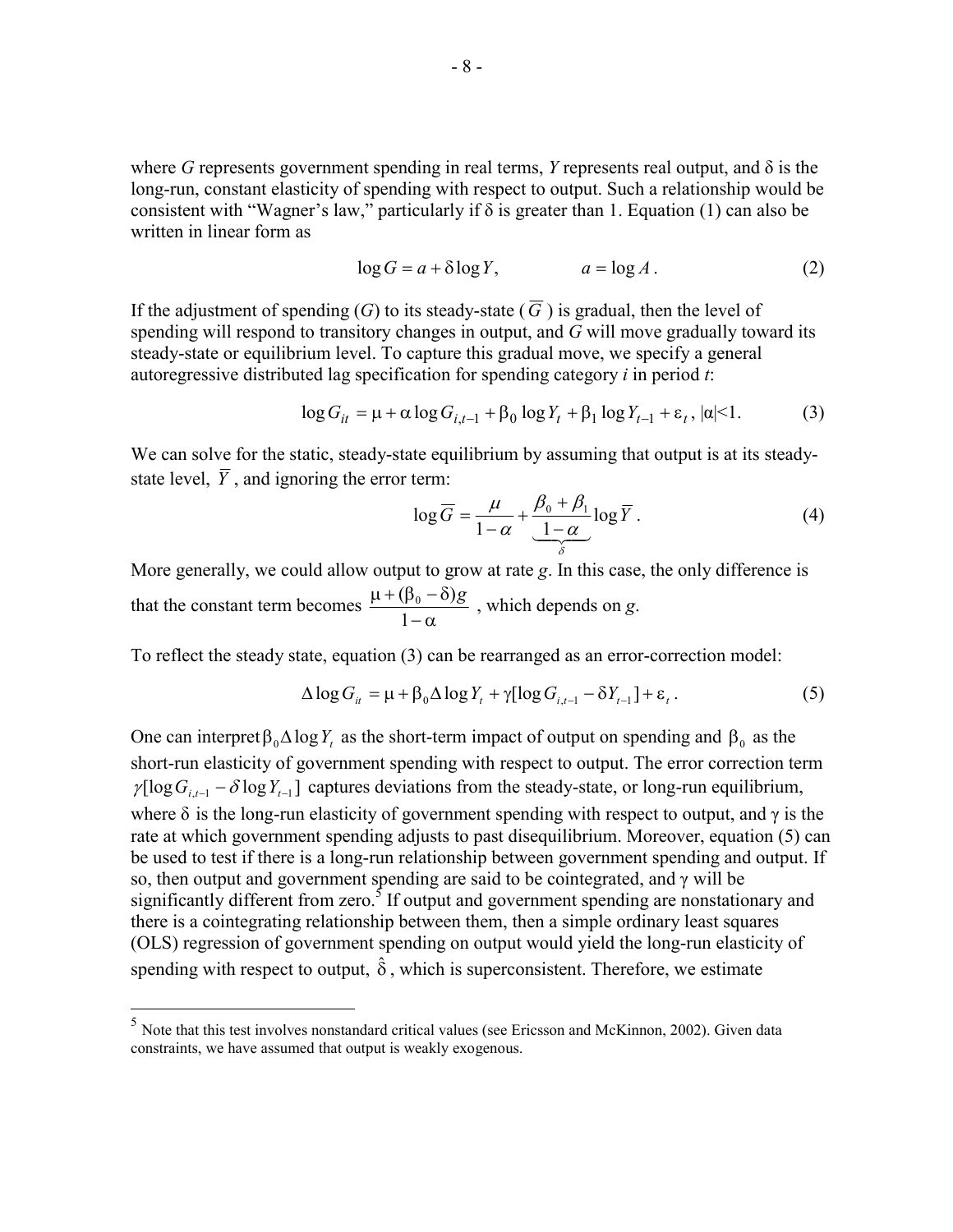equation (5) in two stages: (i) we run an OLS of government spending on a constant term and output and collect the residuals, and (ii) we place these residuals as the error correction term in equation (5).

The above derivation makes clear the underlying assumption that there is a constant elasticity relationship between output and expenditure, while the transitory deviations are random. In cases where  $\gamma$  is insignificant, there is no steady-state relationship between government spending and output, and  $\beta_0$  is best estimated by omitting the error correction term as follows:

$$
\Delta \log G_{it} = \mu + \beta_0 \Delta \log Y_t + \varepsilon_{it} \,. \tag{6}
$$

#### **B. Modeling Cross-Country Variation in Fiscal Cyclicality**

The rest of the econometric methodology is a generalization of the procedure used by Lane (2003). After estimating the error-correction model for each country as in equation (5), we save the estimates  $\hat{\beta}_0$ , which come from equation (5) for countries where there is a cointegrating relationship, or from equation (6) when  $\gamma$  is insignificant. Next, to explain the cross-country variation in fiscal cyclicality, we estimate the following equation for each category of spending:

$$
\hat{\beta}_{0,j} = \alpha + \eta Z_j + v_j \tag{7}
$$

where  $\hat{\beta}_{0,j}$  is the estimated cyclicality coefficient for country *j* from equation (5) or (6) and *Z* is a vector of country-specific variables. In particular, *Z* includes output volatility; an index for power dispersion; per capita GDP in purchasing power parity (PPP) terms; the standard deviation of terms of trade volatility; and a measure of financing availability. The appendix provides a detailed description of the variables and their sources.

Output volatility is expected to increase the elasticity of output on government spending. In countries where there is inadequate control of spending (e.g., through effective fiscal rules or fiscal responsibility laws), and where there is significant output volatility, governments will spend as much as they can during upswings, as they know that such outlays will be curtailed during downturns. Another explanation given by Talvi and Végh (2000) is the propensity to spend increases with output volatility, owing to greater spending pressures during upswings. As a result, in the presence of political distortions, when output (and therefore tax collections) are temporarily high, the government will find it optimal to reduce tax rates in order to fend off spending pressures, but at the same time will inevitably see itself increasing government spending to respond to political demands. As such, governments facing high output volatility may find it optimal to pursue procyclical fiscal policies.

To capture the widely held view that the political structure interacts with budgeting institutions in determining fiscal outcomes, we include the average index (0,1) of power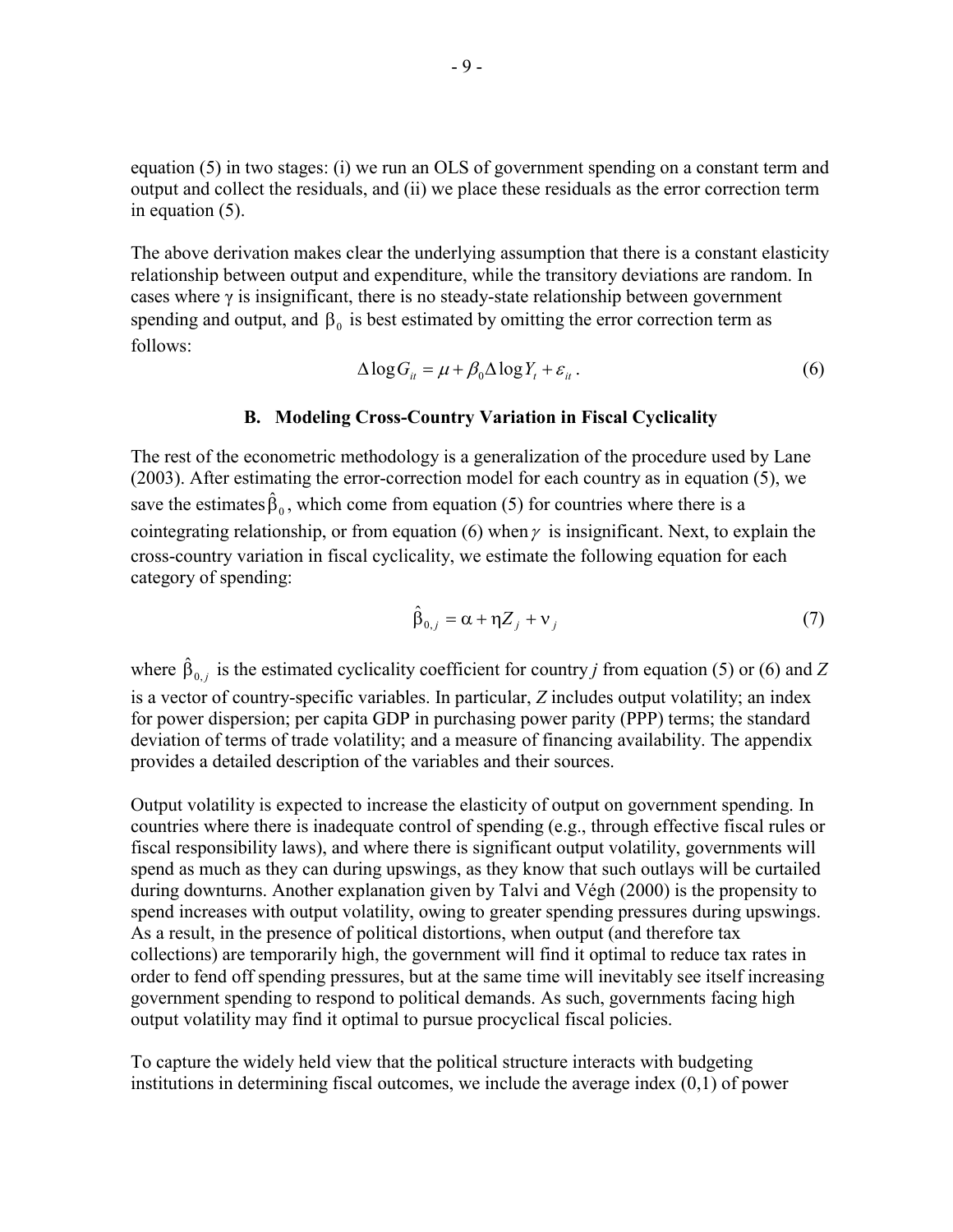dispersion for each country taken from Henisz (2000). This index considers the number of veto points, defined as the number of branches there are in the central government (executive; lower, and upper chambers of the legislature) and whether political control of these different branches is unified or held by different parties or coalitions. The index counts the number of veto points in the political system and the distribution of preferences across and within different branches of government. Power is more dispersed, the greater the number of veto points and the greater the division of control across different political parties. Although spending pressures ("voracity") may accompany increased power dispersion, it is expected that efficiency gains from improved governance and transparency outweigh any voracity effects. We therefore expect power dispersion to reduce the short-term elasticity of spending with respect to output in the case of developing counties.<sup>6</sup>

Following Fatás and Mihov (2003) and Lane (2003), to control for the level of economic development, GDP per capita has been included in the regression. As pointed out by Fatás and Mihov, poor countries may rely more often on discretionary fiscal policy, thereby inducing output volatility. Accordingly, output per capita is expected to have negative effects on the short-term elasticity of spending with respect to output.

We control for the economic vulnerability that countries face by including the standard deviation of the terms of trade and the size of government. Countries facing higher external vulnerability may want to insure against negative shocks by increasing the share of domestic spending in total output. For example, Rodrik (1998) argues that "Governments appear to have sought to mitigate the exposure to external risk by increasing the share of domestic output which they consume." Therefore, higher external vulnerabilities could lead to government spending being used as a stabilizer. Therefore, this variable is expected to decrease the short-term elasticity of spending with respect to output.

In order to capture how financing constraints affect the cyclicality of government spending, we include various measures of external financing constraints. For developing countries that do not have access to international capital markets, this relates mainly to the availability of official foreign financing. We therefore include the average share of official donor assistance as a share of gross national income. For emerging market countries with access to international capital markets, we use a measure of financial risk, reported by the International Country Risk Guide (ICRG), which is aimed at assessing the likelihood that a country will be able to service its foreign debt by assigning a numerical value to a predetermined range of

1

<sup>6</sup> For OECD countries, Lane (2003) also finds little support for the voracity hypothesis. Power dispersion was even found to be negatively associated with procyclicality in total government expenditure and capital expenditure.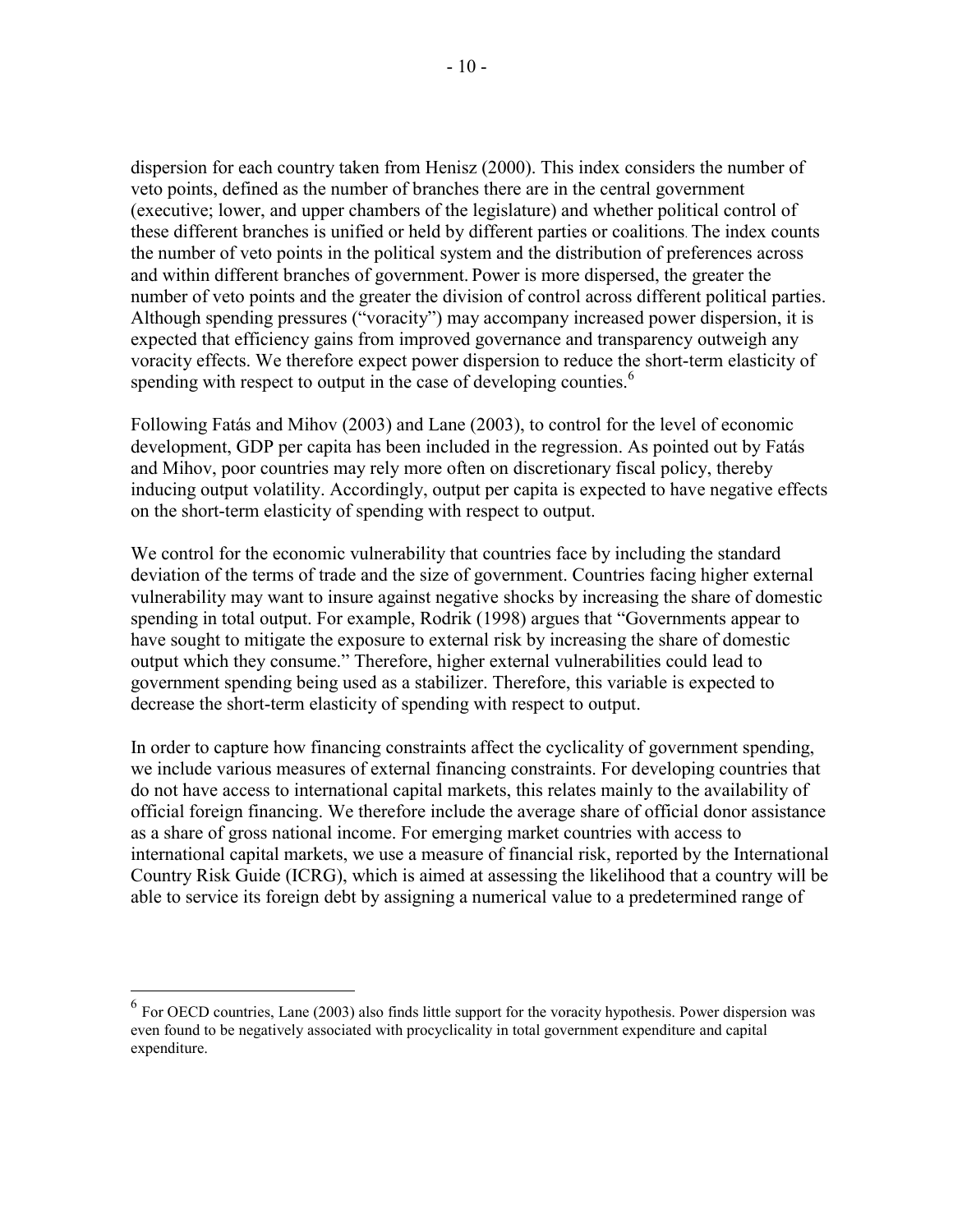risk components, according to a preset weighted scale.<sup>7</sup> This measure of risk could be expected to be correlated with borrowing costs, and hence provide a proxy for external financing constraints. For countries with high levels of financial risk—which would typically be expected to rise during a cyclical downturn—the scope for countercyclical fiscal policy is likely to be much reduced. As such, higher levels of risk are expected to have a positive effect on the short-term elasticity of spending.

# **IV. EMPIRICAL RESULTS**

The empirical analysis is conducted with a data set covering 51 developing countries for the period  $1970-2002$ .<sup>8</sup> The choice of countries is dictated by data availability. For the crosssectional regression, 16 countries were dropped from the sample, since data were not available for one or more regressors. The categories of public spending examined include total spending, current spending, government consumption (spending on goods and services), wage and nonwage government consumption, government capital spending, non-interest total spending, and non-interest current spending.

# **A. Measuring the Short- and Long-Term Elasticity of Government Spending**

As a first step, Table 1 reports unit root tests for government spending and output for our sample of countries. Table 2 reports the estimates of the adjustment coefficient  $\gamma$  from Equation (5), which are estimated by OLS with a correction for an autoregressive error term. In cases where  $\gamma$  is significant, we conclude there is a cointegrating relationship between government spending and output. Table 3 reports the associated long-term elasticity, δ. Table 4 reports the short-term elasticity between government spending and output. In cases where the error-correction term was insignificant, the coefficients reported are estimated using equation (6). The most salient results—some of which are different from the evidence from industrial countries—are as follows.

For most countries, there is a long-term relationship between government spending and output (Table 2). Although the error-correction term is significant in about 35 percent of countries in the sample for each spending aggregate, 80 percent of the sample countries have a significant error correction term for at least one of the spending aggregates. For example, the error-correction term is significant for spending on goods and services for Argentina,

 $<sup>7</sup>$  The financial risk components include foreign debt as a percentage of GDP; foreign debt service as a</sup> percentage of exports of goods and services; current account as a percentage of exports of goods and services; net international liquidity in months of imports; and exchange rate stability.

<sup>8</sup> For a number of countries, fiscal data are available only for a much shorter time span.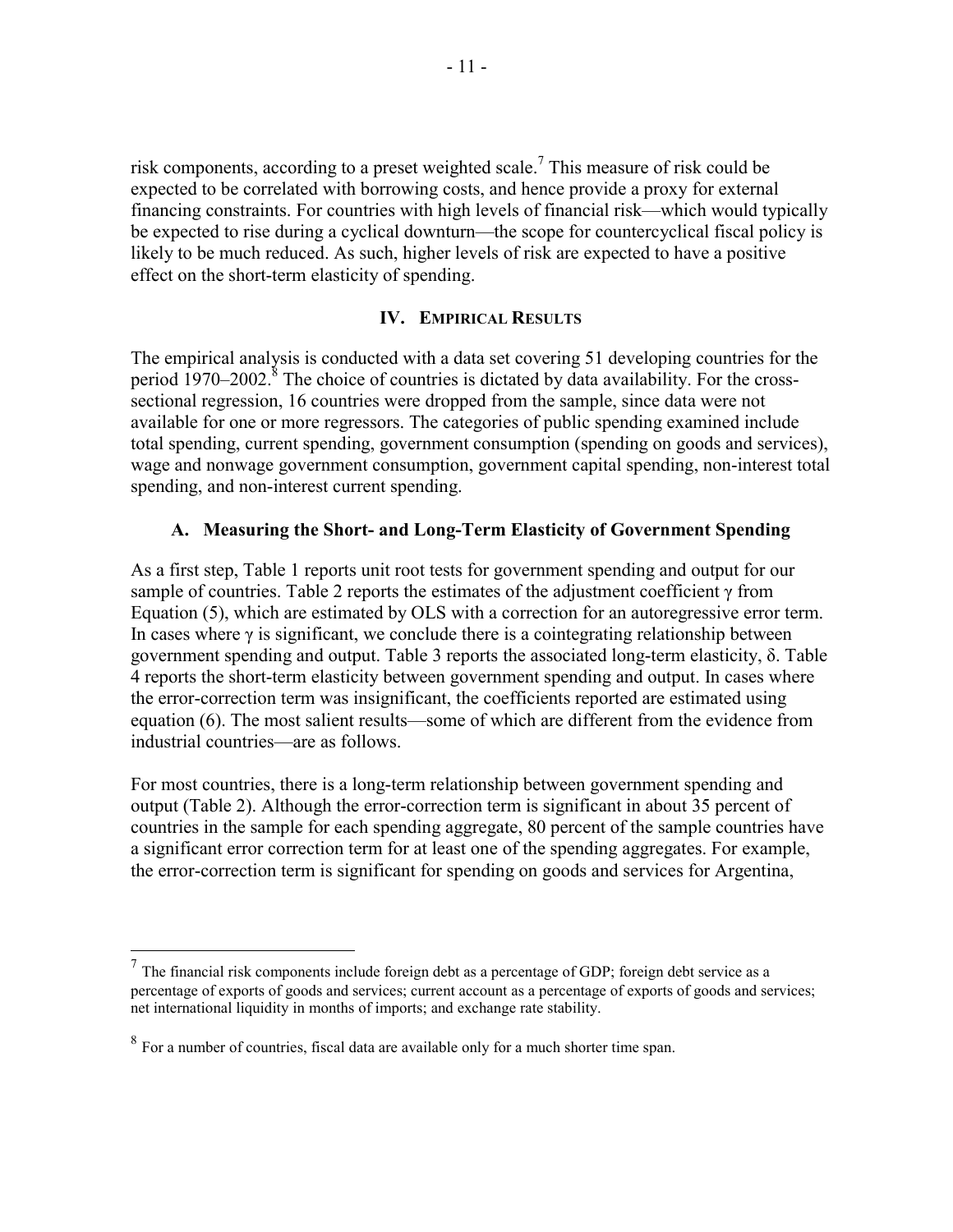|                                          | Output                 | Total<br>Spending  | Current<br>Spending           | Spending<br>on Goods<br>and<br>Services | Wages and<br>Salaries | Other<br>Goods and<br>Services | Capital<br>Spending | Non-<br>Interest<br>Current<br>Spending | Non-<br>Interest<br>Total<br>Spending |
|------------------------------------------|------------------------|--------------------|-------------------------------|-----------------------------------------|-----------------------|--------------------------------|---------------------|-----------------------------------------|---------------------------------------|
|                                          |                        |                    |                               |                                         |                       |                                |                     |                                         |                                       |
| Argentina                                | $-2.11$                | $-1.96$            | $-1.91$                       | ***<br>$-7.35$                          | $-1.13$               | $-2.58$                        | $-2.01$             | $-2.383$                                | $-2.35$                               |
| Burkina Faso                             | $-2.34$                | $-2.13$            | $-3.02$                       | $-2.56$                                 | $-2.49$               | 1.11                           | $-1.59$             | $-3.156$                                | $-2.36$                               |
| Bulgaria                                 | 0.56                   | $-1.66$            | $-1.68$                       | $-3.36$                                 | $-0.98$               | $-4.63$<br>***                 | $-5.23$<br>***      | $-0.586$                                | $-0.95$                               |
| Bolivia                                  | $-1.48$                | $-1.25$            | $-1.30$                       | $-2.13$                                 | $-2.29$               | $-2.91$                        | $-1.41$             | $-1.652$                                | $-1.30$                               |
| <b>Barbados</b>                          | $-3.39$                | $-1.05$            | $-0.64$                       | 2.27                                    | $-5.75$<br>***        | $-0.70$                        | $-2.17$             | $-4.805$ ***                            | $-3.40$                               |
| Bhutan                                   | $-2.00$                | $-1.98$            | $-2.73$                       | $-3.09$                                 | $-3.30$               | $-2.87$                        | $-0.95$             | $-2.433$                                | $-2.14$                               |
| Cameroon                                 | $-2.70$                | $-3.77$<br>$***$   | $-4.31$<br>***                | $-4.33$<br>***                          | $-4.32$<br>***        | $-3.41$<br>**                  | $-2.39$             | $-4.653$ ***                            | $-3.79$<br>$**$                       |
| Chile                                    | $-2.65$                | $-0.54$            | 1.33                          | 0.39                                    | 1.11                  | $-1.08$                        | $-1.27$             | 0.771                                   | $-0.98$                               |
| Colombia                                 | $-1.34$                | $-2.51$            | $-1.90$                       | $-2.34$                                 | $-6.82$<br>***        | $-1.43$                        | $-1.44$             | $-2.503$                                | $-2.62$                               |
| Congo, Rep. of                           | $-1.42$                | $-2.05$            | $-2.04$                       | $-3.11$                                 | $-2.10$               | $\ast\ast$<br>$-3.45$          | $-1.62$             | $-1.767$                                | $-1.58$                               |
| Costa Rica                               | $-1.63$                | $-4.32$<br>$***$   | $-4.30$<br>***                | $-4.25$<br>***                          | $-4.34$<br>***        | $-2.91$                        | $-3.83$<br>$***$    | $-4.34$ ***                             | $-4.32$<br>$***$                      |
| Cyprus                                   | $-3.71$ **             | $-1.41$            | $-2.84$                       | $-2.08$                                 | $-1.07$               | $-2.43$                        | $-2.15$             | $-4.112$ ***                            | $-2.02$                               |
| Domican Rep.                             | $-1.18$                | $-1.40$            | $-0.96$                       | $-0.67$                                 | $-0.87$               | $-2.17$                        | $-2.07$             | $-1.172$                                | $-1.48$                               |
| Egypt                                    | $-1.66$                | $-1.86$            | $-2.20$                       | $-2.33$                                 | $-1.72$               | $-2.69$                        | $-1.81$             | $-1.985$                                | $-1.78$                               |
| El Salvador                              | $-1.65$                | $-2.16$            | $-2.24$                       | $-2.23$                                 | $-2.06$               | $-2.36$                        | $-3.15$             | $-2.409$                                | $-2.24$                               |
| Ethiopia                                 | $-1.34$                | $-0.79$            | $-0.58$                       | $-1.18$                                 | $-1.07$               | $-1.03$                        | $-2.07$             | $-0.613$                                | $-1.03$                               |
| Ghana                                    | $-2.23$                | $-2.26$            | $-2.73$                       | $-2.16$                                 | $-2.57$               | $-2.47$                        | $-2.18$             | $-2.689$                                | $-2.12$                               |
| Guatemala                                | $-1.62$                | $-1.95$            | $-1.93$                       | $-2.07$                                 | $-1.67$               | $-1.97$                        | $-2.22$             | $-1.584$                                | $-1.58$                               |
| Hungary                                  | $-2.04$                | $-2.40$            | $-1.57$                       | $-2.61$                                 | 0.38                  | $-1.65$                        | $-1.96$             | $-1.512$                                | $-2.47$                               |
| India                                    | $-1.86$                | $-1.40$            | $-1.41$                       | $-1.94$                                 | $-3.10$               | $-1.74$                        | $-1.79$             | $-1.585$                                | $-1.56$                               |
| Indonesia                                | $-2.62$                | $-2.79$            | $-2.82$                       | $-2.59$                                 | $-2.02$               | $-2.83$                        | $-2.33$             | $-2.897$                                | $-2.83$                               |
| Iran, I.R. of                            | $-2.50$                | $-3.47$<br>$***$   | $-2.38$                       | $-2.18$                                 | $-6.11$<br>***        | $-1.54$                        | $-3.43$<br>$***$    | $-1.514$                                | $-2.69$                               |
| Jordan                                   | $-1.25$                | $-2.47$            | $-1.76$                       | $-1.83$                                 | $-2.06$               | $-2.17$                        | $-4.37$<br>***      | $-2.524$                                | $-3.40$                               |
| Lesotho                                  | $-2.33$                | $-2.32$            | $-3.01$                       | $***$<br>$-4.17$                        | $-2.98$               | ***<br>$-4.32$                 | $-2.00$             | $-3.673$ **                             | $-2.39$                               |
| Kenya                                    | $-1.56$                | $-3.28$            | $-1.28$                       | $-1.91$                                 | $-0.62$               | $-2.66$                        | $-2.66$             | $-0.97$                                 | $-1.96$                               |
| Madagascar                               | $-1.80$                | $-3.46$<br>$***$   | $-3.16$                       | $-2.43$                                 | $-2.65$               | $-3.24$                        | $-3.30$             | $-3.81$ **                              | $-3.55$<br>$\ast\ast$                 |
| Malawi                                   | $-0.33$                | $-2.03$            | $-3.38$                       | $-1.34$                                 | $-1.73$               | $-0.78$                        | $-1.07$             | $-1.2$                                  | $-0.56$                               |
| Mali                                     | $-2.33$                | $-1.95$            | $-1.82$                       | $-2.76$                                 | $-2.91$               | $-2.27$                        | $-2.20$             | $-2.026$                                | $-1.98$                               |
| Mauritius                                | $-2.88$                | $-1.51$<br>$***$   | $-0.88$                       | $-0.62$                                 | $-1.20$<br>$***$      | $-2.34$                        | $-2.59$             | $-0.817$                                | $-1.65$<br>$***$                      |
| Mexico                                   | $-2.75$                | $-4.07$            | $-3.57$<br>**                 | $-3.24$                                 | $-4.31$               | $-2.26$                        | $-3.10$             | $-2.879$                                | $-3.50$                               |
| Morocco                                  | $-2.74$                | $-1.40$            | $-1.56$                       | $-1.30$                                 | $-1.77$               | $-1.83$                        | $-1.92$             | $-1.407$                                | $-1.40$                               |
| Namibia                                  | $-3.09$                | $-2.46$            | $-2.08$                       | $-1.49$                                 | $-1.69$               | $-1.22$                        | $-2.85$             | $-3.213$                                | $-3.16$                               |
| Nicaragua                                | $-1.66$                | $-1.89$            | $-1.83$                       | $-2.01$                                 | $-2.94$               | $-0.37$                        | $-1.87$             | $-1.811$                                | $-1.88$                               |
| Pakistan                                 | $-0.11$                | $-0.17$            | $-0.62$                       | 0.57                                    | $-1.86$               | $-0.72$                        | $-0.87$             | $-0.142$                                | 0.50                                  |
| Panama<br>Papua New Guinea               | $-1.93$<br>$-2.64$     | $-1.83$<br>$-2.08$ | $-2.05$<br>$-2.21$            | $-1.93$<br>$-1.66$                      | $-2.18$<br>$-2.28$    | $-1.89$<br>$-1.55$             | $-2.09$<br>$-1.84$  | $-2.025$<br>$-1.749$                    | $-1.74$<br>$-1.77$                    |
|                                          |                        |                    |                               |                                         | $-2.10$               |                                |                     |                                         |                                       |
| Paraguay                                 | $-2.89$                | $-2.17$            | $-1.75$                       | $-2.61$                                 |                       | $-2.15$<br>$-2.04$             | $-2.99$<br>$-2.10$  | $-1.025$                                | $-1.50$                               |
| Peru<br>Philippines                      | $-1.75$<br>$-2.09$     | $-2.78$<br>$-1.57$ | $-2.34$<br>$-1.75$            | $-1.89$<br>$-1.56$                      | $-3.32$<br>$-1.84$    | $-3.01$                        | $-1.58$             | $-2.309$<br>$-1.661$                    | $-2.47$<br>$-1.54$                    |
| Romania                                  | $-2.11$                | $-2.72$            | $-2.52$                       | $-2.58$                                 | $-1.67$               | $-2.40$                        | $-2.24$             | $-2.486$                                | $-2.06$                               |
| Solomon Islands                          | $-2.68$                | $-5.37$<br>***     | $-2.32$                       | $-2.64$                                 | $-0.29$               | $-3.08$                        | $-4.41$<br>***      | $-2.051$                                | $-5.07$ ***                           |
| South Africa                             | $-2.20$                | $-2.27$            | $-2.40$                       | $-1.41$                                 | $-0.53$               | $-0.11$                        | $-2.04$             | $-2.41$                                 | $-2.23$                               |
| Sri Lanka                                | 0.03                   | $-1.11$            | $-0.87$                       | $-1.03$                                 | $-1.39$               | $-1.75$                        | $-1.63$             | $-0.986$                                | $-1.16$                               |
| Swaziland                                | $-1.21$                | $-2.77$            | $-3.27$                       | $-3.68$<br>**                           | $-1.02$               | $-3.88$<br>**                  | $-2.16$             | $-4.012$ ***                            | $-2.56$                               |
| Thailand                                 | $-2.85$                | $-2.19$            | $-2.30$                       | $-1.52$                                 | $-1.42$               | $-2.13$                        | $-2.07$             | $-2.583$                                | $-2.15$                               |
| Tunisia                                  | $-1.84$                | $-1.46$            | $-1.61$                       | $-2.49$                                 | $-2.53$               | $-2.41$                        | $-2.12$             | $-2.479$                                | $-2.32$                               |
| Turkey                                   | $-2.75$                | $-2.70$            | $-3.20$                       | $-2.88$                                 | $-1.80$               | $***$<br>$-3.55$               | $-2.46$             | $-3.101$                                | $-2.58$                               |
| Uruguay                                  | $-2.95$                | $-3.45$<br>$***$   | $-3.27$                       | $-2.39$                                 | $-2.65$               | $-2.50$                        | $-2.94$             | $-2.905$                                | $-3.07$                               |
| Venezuela                                | $-1.92$                | $-1.47$            | $-1.18$                       | $-1.38$                                 | $-0.97$               | $-2.20$                        | $-2.44$             | $-1.621$                                | $-2.00$                               |
| Zambia                                   | $-2.17$                | $-3.32$            | $-2.82$                       | ***<br>$-5.67$                          | ***<br>$-5.51$        | $-3.40$                        | $-2.49$             | $-3.536$ **                             | $-3.10$                               |
| Zimbabwe                                 | $-3.28$                | $-2.72$            | $-2.75$                       | $-3.71$<br>$***$                        | **<br>$-3.71$         | $-2.42$                        | $-1.84$             | $-2.779$                                | $-2.76$                               |
|                                          |                        |                    |                               |                                         |                       |                                |                     |                                         |                                       |
| Non-stationary cases<br>Stationary cases | $50\,$<br>$\mathbf{1}$ | 44<br>7            | $\sqrt{48}$<br>$\mathfrak{Z}$ | $44\,$<br>$\tau$                        | 43<br>$\,8\,$         | 45<br>6                        | 46<br>5             | 43<br>8                                 | $46\,$<br>5                           |
|                                          |                        |                    |                               |                                         |                       |                                |                     |                                         |                                       |

Table 1. Augmented Dickey Fuller Tests: Null hypothesis is that log(*x* ) contains a unit root

\*\* Significant at 5%; \*\*\* significant at 1%.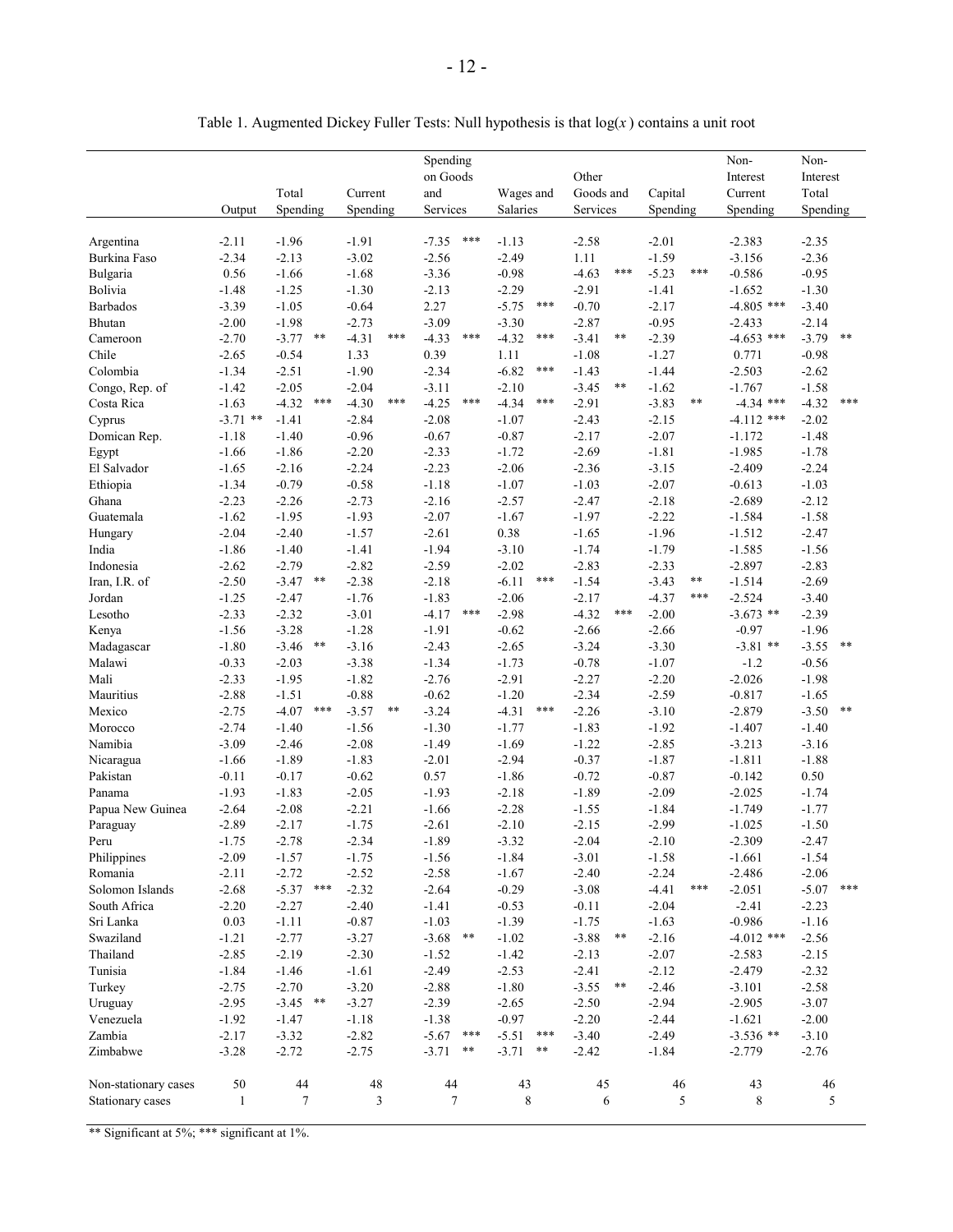Table 2. Error Correction Model: Estimates of Gamma - the Adjustment Coefficient 1/  $\Delta \log G_{it} = \mu_i + \beta_{Gi} \Delta \log Y_t + \gamma (G_{it-1} - \delta Y_{t-1}) + \varepsilon_{it}$ 

|                          |                    |                       |                    |                  | Spending on        |                      |                    |                           |                    |                        |                    |                  |                    |                         |                                             |  |
|--------------------------|--------------------|-----------------------|--------------------|------------------|--------------------|----------------------|--------------------|---------------------------|--------------------|------------------------|--------------------|------------------|--------------------|-------------------------|---------------------------------------------|--|
|                          |                    |                       |                    |                  | Goods and          |                      | Wages and          |                           |                    | Other Goods and        |                    |                  | Non-Interest       |                         | Non-Interest Total                          |  |
|                          |                    | <b>Total Spending</b> |                    | Current Spending | Services           |                      | Salaries           |                           | Services           |                        |                    | Capital Spending |                    | <b>Current Spending</b> | Spending                                    |  |
| 1 Argentina              |                    | $-0.17$ $(0.15)$      | $-0.18$            | (0.15)           | $-0.20$            | $(0.06)$ *           | $-0.61$            | (0.26)                    | 0.16               | (0.17)                 | $-0.46$            | (0.18)           | $-0.36$            | (0.18)                  | $-0.27$<br>(0.16)                           |  |
| 2 Burkina Faso           | $-0.45$            | (0.15)                | $-0.32$            | (0.15)           | $-0.52$            | (0.18)               | $-0.40$            | (0.30)                    | $-0.48$            | (0.51)                 | $-0.61$            | (0.21)           | $-0.32$            | (0.15)                  | $-0.44$<br>(0.15)                           |  |
| 3 Bulgaria               | $-1.27$            | $(0.29)$ **           | $-1.29$            | $(0.28)$ **      | $-0.99$            | (0.36)               | $-0.85$            | (0.31)                    | $-1.02$            | $(0.34)$ *             | $-0.63$            | $(0.16)$ **      | $-1.27$            | $(0.33)$ **             | $-1.14$<br>$(0.34)$ *                       |  |
| 4 Bolivia                | $-0.39$            | (0.28)                | $-0.53$            | (0.33)           | $-0.40$            | (0.23)               | $-0.80$            | (0.27)                    | $-0.39$            | (0.23)                 | $-0.96$            | $(0.25)$ **      | $-0.74$            | (0.31)                  | $-0.53$<br>(0.29)                           |  |
| 5 Barbados               | $-1.27$            | $(0.23)$ **           | $-0.26$            | (0.21)           | $-1.47$            | $(0.42)$ **          | $-0.80$            | (0.40)                    | $-1.49$            | $(0.22)$ **            | $-0.43$            | (0.18)           | $-0.43$            | (0.24)                  | (0.28)<br>$-0.64$                           |  |
| 6 Bhutan                 | $-1.21$            | $(0.25)$ **           | $-0.57$            | $(0.19)$ *       | $-0.33$            | (0.19)               | $-0.23$            | (0.16)                    | $-0.09$            | (0.19)                 | $-0.31$            | (0.21)           | $-0.26$            | (0.18)                  | $-0.51$<br>(0.21)                           |  |
| 7 Cameroon               | $-0.17$            | $(0.05)$ *            | $-0.14$            | (0.05)           | $-0.16$            | $(0.05)$ *           | $-0.15$            | (0.06)                    | $-0.22$            | $(0.04)$ **            | $-0.29$            | $(0.06)$ **      | $-0.14$            | $(0.05)$ *              | $-0.17$<br>$(0.05)$ **                      |  |
| 8 Chile                  | 0.04               | (0.20)                | $-0.83$            | (0.33)           | $-0.21$            | (0.25)               | $-0.41$            | (0.27)                    | $-0.20$            | (0.10)                 | $-0.04$            | (0.10)           | $-0.33$            | (0.34)                  | 0.24<br>(0.21)                              |  |
| 9 Colombia               | $-0.75$            | (0.35)                | $-0.71$            | (0.38)           | $-0.68$            | (0.40)               | 0.02               | (0.19)                    | $-0.70$            | (0.43)                 | $-0.55$            | (0.24)           | $-0.55$            | (0.36)                  | $-0.56$<br>(0.33)                           |  |
| 10 Congo, Rep. of        | $-0.38$            | (0.16)                | $-0.52$            | $(0.16)$ *       | $-0.61$            | (0.23)               | $-0.57$            | (0.23)                    | $-0.69$            | $(0.23)$ *             | $-0.16$            | (0.12)           | $-0.47$            | (0.21)                  | $-0.52$<br>(0.21)                           |  |
| 11 Costa Rica            | $-0.26$            | (0.12)                | $-0.25$            | (0.11)           | $-0.30$            | (0.13)               | $-0.30$            | (0.13)                    | $-0.37$            | (0.15)                 | $-0.72$            | $(0.19)$ **      | $-0.25$            | (0.11)                  | $-0.26$<br>(0.12)                           |  |
| 12 Cyprus                | $-0.09$            | (0.05)                | $-0.17$            | $(0.05)$ **      | $-0.14$            | $(0.04)$ *           | $-0.15$            | (0.06)                    | $-0.14$            | (0.07)                 | $-0.84$            | $(0.17)$ **      | $-0.20$            | $(0.05)$ **             | $-0.11$<br>(0.05)                           |  |
| 13 Domican Rep.          | $-0.45$            | $(0.14)$ *            | $-0.72$            | $(0.20)$ **      | $-0.56$            | $(0.18)$ *           | $-0.62$            | $(0.19)$ *                | $-0.59$            | $(0.18)$ *             | $-0.46$            | (0.16)           | $-0.61$            | $(0.19)$ *              | $(0.15)$ *<br>$-0.44$                       |  |
| 14 Egypt                 | $-0.34$            | (0.20)                | $-0.27$            | (0.16)           | $-0.35$            | (0.17)               | $-0.44$            | $(0.14)$ *                | $-0.39$            | (0.19)                 | $-1.10$            | $(0.19)$ **      | $-0.23$            | (0.13)                  | $-0.40$<br>(0.20)                           |  |
| 15 El Salvador           | $-0.74$            | $(0.19)$ **           | $-0.68$            | $(0.19)$ **      | $-0.43$            | (0.19)               | $-0.35$            | (0.19)                    | $-0.39$            | (0.18)                 | $-0.70$            | $(0.20)$ **      | $-0.59$            | $(0.19)$ *              | $(0.19)$ **<br>$-0.66$                      |  |
| 16 Ethiopia              | $-0.53$            | (0.18)                | $-0.30$            | (0.15)           | $-0.43$            | (0.18)               | $-0.52$            | (0.19)                    | $-0.25$            | (0.16)                 | $-0.23$            | (0.13)           | $-0.61$            | $(0.19)$ *              | $-0.47$<br>(0.17)                           |  |
| 17 Ghana                 | $-0.50$            | (0.18)                | $-0.50$            | $(0.17)$ *       | $-0.86$            | $(0.19)$ **          | $-0.72$            | $(0.21)$ **               | $-0.78$            | $(0.22)$ **            | $-0.63$            | $(0.19)$ **      | $-0.61$            | $(0.18)$ **             | $-0.56$<br>$(0.19)$ *                       |  |
| 18 Guatemala             | 0.00               | (0.09)                | 0.10               | (0.09)           | 0.07               | (0.16)               | $-0.73$            | $(0.22)$ *                | 0.06               | (0.17)                 | $-0.52$            | (0.25)           | 0.01               | (0.09)                  | $-0.07$<br>(0.10)                           |  |
| 19 Hungary               | $-0.30$            | (0.12)                | $-0.43$            | (0.21)           | $-0.69$            | $(0.20)$ **          | $-0.21$            | (0.14)                    | $-0.63$            | $(0.20)$ *             | $-0.18$            | (0.12)           | $-0.50$            | (0.25)                  | $-0.34$<br>(0.14)                           |  |
| 20 India                 | $-0.65$            | $(0.13)$ **           | $-0.66$            | $(0.12)$ **      | $-0.87$            | $(0.18)$ **          | $-0.85$            | $(0.19)$ **               | $-0.64$            | $(0.17)$ **            | $-0.14$            | (0.10)           | $-0.63$            | $(0.12)$ **             | $-0.61$<br>$(0.13)$ **                      |  |
| 21 Indonesia             | $-0.21$            | (0.11)                | $-0.41$            | (0.14)           | $-0.32$            | (0.13)               | $-0.30$            | $(0.10)$ *                | $-0.24$            | (0.12)                 | $-0.17$            | (0.11)           | $-0.41$            | (0.14)                  | $-0.22$<br>(0.11)                           |  |
| 22 Iran, I.R. of         | $-1.52$            | $(0.16)$ **           | $-0.83$            | $(0.20)$ **      | $-0.48$            | (0.17)               | $-0.35$            | (0.21)                    | $-0.96$            | $(0.21)$ **            | $-0.22$            | (0.11)           | $-0.79$            | $(0.20)$ **             | $-0.21$<br>(0.11)                           |  |
| 23 Jordan                | $-0.21$            | (0.12)                | $-0.25$            | (0.14)           | $-0.08$            | (0.08)               | $-0.24$            | (0.15)                    | $-0.15$            | (0.08)                 | $-0.23$            | (0.11)           | $-0.21$            | (0.11)                  | $-0.21$<br>(0.10)                           |  |
| 24 Lesotho               | $-0.17$            | (0.10)                | $-0.29$            | (0.14)           | $-0.47$            | (0.17)               | $-1.05$            | $(0.18)$ **               | $-0.68$            | $(0.18)$ **            | $-0.13$            | (0.08)           | $-0.39$            | (0.16)                  | $-0.18$<br>(0.10)                           |  |
| 25 Kenya                 | $-0.39$            | (0.27)                | $-0.64$            | (0.35)           | $-0.31$            | (0.24)               | $-1.18$            | (0.30)<br>**              | $-0.27$            | (0.24)                 | $-0.37$            | (0.22)           | $-0.37$            | (0.26)                  | $-0.41$<br>(0.27)                           |  |
| 26 Madagascar            | $-0.33$            | (0.14)                | $-0.49$            | (0.17)           | $-0.33$            | (0.13)               | $-0.70$            | $(0.14)$ **               | $-0.49$            | (0.17)                 | $-0.34$            | (0.15)           | $-0.40$            | (0.15)                  | $-0.30$<br>(0.14)                           |  |
| 27 Malawi                | $-1.01$            | $(0.27)$ **           | $-0.42$            | (0.28)           | $-0.60$            | (0.31)               | $-0.62$            | (0.28)                    | $-0.76$            | (0.33)                 | $-1.19$            | $(0.18)$ **      | $-0.71$            | (0.32)                  | $(0.28)$ **<br>$-1.05$                      |  |
| 28 Mali                  | $-0.82$            | $(0.18)$ **           | $-0.65$            | $(0.16)$ **      | $-0.17$            | (0.13)               | $-0.17$            | (0.12)                    | $-0.95$            | $(0.22)$ **            | $-0.02$            | (0.06)           | $-0.24$            | (0.14)                  | $-0.17$<br>(0.11)                           |  |
| 29 Mauritius             | $-0.39$            | (0.14)                | $-0.24$            | (0.23)           | $-0.42$            | (0.25)               | $-0.49$            | (0.26)                    | $-0.68$            | (0.25)                 | $-0.57$            | (0.42)           | $-0.32$            | (0.24)                  | $-0.41$<br>(0.15)                           |  |
| 30 Mexico                | $-0.58$            | $(0.15)$ **           | $-0.65$            | $(0.13)$ **      | $-0.65$            | $(0.18)$ **          | $-0.53$            | $(0.16)$ *                | $-0.93$            | $(0.18)$ **            | $-0.33$            | (0.14)           | $-0.73$            | $(0.15)$ **             | $-0.62$<br>$(0.16)$ **                      |  |
| 31 Morocco               | $-0.93$            | $(0.22)$ **           | $-0.74$            | $(0.18)$ **      | $-0.79$            | $(0.23)$ **          | $-0.72$            | $(0.24)$ *                | $-0.71$            | (0.24)                 | $-0.21$            | (0.18)           | $-0.82$            | $(0.22)$ **             | $-1.03$<br>$(0.25)$ **                      |  |
| 32 Namibia               | $-0.64$            | (0.28)                | $-0.71$            | (0.27)           | 0.07               | (0.38)               | 0.27               | (0.33)                    | $-0.72$            | (0.41)                 | $-0.73$            | (0.31)           | $-0.71$            | (0.35)                  | $-0.71$<br>(0.33)                           |  |
| 33 Nicaragua             | $-0.10$            | (0.08)                | $-0.10$            | (0.08)           | $-0.08$            | (0.07)               | $-0.33$            | (0.20)                    | $-0.08$            | (0.10)<br>(0.24)<br>** | $-0.28$            | (0.13)           | $-0.10$            | (0.08)                  | (0.08)<br>$-0.11$                           |  |
| 34 Pakistan<br>35 Panama | $-0.27$<br>$-0.28$ | (0.13)<br>(0.14)      | $-0.29$<br>$-0.25$ | (0.13)<br>(0.12) | $-0.37$<br>$-0.50$ | (0.19)<br>$(0.16)$ * | $-1.56$<br>$-0.36$ | $(0.18)$ **<br>$(0.11)$ * | $-1.92$<br>$-0.10$ | (0.14)                 | $-0.39$<br>$-0.13$ | (0.16)<br>(0.08) | $-0.24$<br>$-0.46$ | (0.11)<br>$(0.13)$ **   | $-0.20$<br>(0.12)<br>$-0.88$<br>$(0.19)$ ** |  |
| 36 Papua New Guinea      | $-0.19$            | (0.10)                | $-0.19$            | (0.11)           | $-0.05$            | (0.06)               | $-0.59$            | $(0.19)$ *                | $-1.25$            | $(0.17)$ **            | $-0.27$            | (0.10)           | $-0.16$            | (0.10)                  | $-0.15$<br>(0.09)                           |  |
| 37 Paraguay              | $-0.36$            | (0.14)                | $-0.23$            | (0.13)           | $-1.03$            | $(0.18)$ **          | $-0.29$            | (0.14)                    | $-0.33$            | $(0.11)$ *             | $-0.29$            | (0.15)           | $-0.30$            | (0.12)                  | $-0.39$<br>(0.12)                           |  |
| 38 Peru                  | $-0.45$            | (0.18)                | $-0.59$            | $(0.12)$ **      | $-0.92$            | $(0.18)$ **          | $-0.95$            | $(0.22)$ **               | $-1.11$            | $(0.19)$ **            | $-0.94$            | $(0.19)$ **      | $-0.69$            | $(0.14)$ **             | $(0.18)$ *<br>$-0.61$                       |  |
| 39 Philippines           | $-0.14$            | (0.09)                | $-0.15$            | (0.08)           | $-0.16$            | (0.09)               | $-0.26$            | (0.11)                    | $-0.43$            | (0.16)                 | $-0.37$            | (0.15)           | $-0.17$            | (0.09)                  | $-0.15$<br>(0.10)                           |  |
| 40 Romania               | $-0.09$            | (0.07)                | $-0.56$            | $(0.15)$ **      | $-0.87$            | $(0.23)$ **          | $-0.40$            | (0.18)                    | $-0.85$            | $(0.24)$ **            | $-0.20$            | (0.13)           | $-0.48$            | $(0.14)$ **             | $-0.34$<br>(0.13)                           |  |
| 41 Solomon Islands       | $-0.21$            | (0.23)                | $-0.11$            | (0.08)           | $-0.21$            | (0.10)               | $-0.17$            | $(0.05)$ *                | $-1.02$            | $(0.24)$ **            | $-0.71$            | (0.27)           | $-0.17$            | (0.11)                  | $-0.36$<br>(0.27)                           |  |
| 42 South Africa          | $-0.27$            | (0.13)                | $-0.31$            | (0.13)           | $-0.29$            | (0.13)               | $-0.14$            | (0.17)                    | $-0.25$            | (0.14)                 | $-0.16$            | (0.11)           | $-0.26$            | (0.13)                  | (0.11)<br>$-0.15$                           |  |
| 43 Sri Lanka             | $-0.43$            | (0.18)                | $-0.28$            | (0.17)           | $-0.25$            | (0.15)               | $-0.21$            | (0.12)                    | $-0.47$            | (0.20)                 | $-0.56$            | $(0.18)$ *       | $-0.29$            | (0.17)                  | $-0.41$<br>(0.17)                           |  |
| 44 Swaziland             | $-0.44$            | $(0.11)$ **           | $-0.09$            | (0.10)           | $-0.37$            | (0.15)               | $-0.30$            | (0.12)                    | $-0.51$            | (0.19)                 | $-0.48$            | $(0.14)$ **      | $-0.21$            | (0.13)                  | $-0.48$<br>(0.11)<br>**                     |  |
| 45 Thailand              | $-0.24$            | (0.11)                | $-0.24$            | (0.12)           | $-0.38$            | (0.15)               | $-0.51$            | $(0.16)$ *                | $-0.39$            | (0.16)                 | $-0.37$            | $(0.10)$ **      | $-0.25$            | (0.12)                  | $-0.24$<br>(0.11)                           |  |
| 46 Tunisia               | $-0.08$            | (0.12)                | $-0.10$            | (0.12)           | $-0.63$            | $(0.16)$ **          | $-0.55$            | $(0.16)$ **               | $-0.48$            | $(0.16)$ *             | $-0.24$            | (0.12)           | $-0.38$            | (0.14)                  | $-0.25$<br>(0.12)                           |  |
| 47 Turkey                | $-0.69$            | $(0.17)$ **           | $-0.44$            | (0.16)           | $-0.97$            | $(0.14)$ **          | $-0.86$            | $(0.12)$ **               | -1.11              | $(0.18)$ **            | $-0.85$            | $(0.19)$ **      | $-0.40$            | (0.16)                  | (0.18)<br>**<br>$-0.61$                     |  |
| 48 Uruguay               |                    | $-0.21$ $(0.09)$      | $-0.20$            | (0.09)           |                    | $-0.15$ $(0.09)$     |                    | $-0.12$ $(0.08)$          | $-0.31$            | (0.13)                 | $-0.26$            | (0.11)           | $-0.23$            | (0.11)                  | $-0.21$ $(0.10)$                            |  |
| 49 Venezuela             |                    | $-0.28$ $(0.11)$      | $-0.18$            | (0.10)           | $-0.26$            | (0.12)               |                    | $-0.30$ $(0.14)$          | $-0.24$            | (0.13)                 | $-0.69$            | $(0.16)$ **      | $-0.26$            | (0.12)                  | $-0.38$ $(0.12)$ *                          |  |
| 50 Zambia                |                    | $-0.24$ $(0.14)$      | $-0.17$            | (0.11)           | $-0.64$            | (0.39)               | $-1.39$            | $(0.35)$ **               | $-0.45$            | (0.31)                 | $-0.48$            | (0.16)           | $-0.73$            | (0.47)                  | $-0.59$ $(0.39)$                            |  |
| 51 Zimbabwe              |                    | $-0.69$ $(0.19)$ **   | $-0.71$            | $(0.20)$ **      |                    | $-0.76$ $(0.21)$ **  |                    | $-0.63$ $(0.22)$          | $-0.96$            | $(0.17)$ **            | $-0.93$            | $(0.22)$ **      | $-0.70$            | $(0.20)$ **             | $-0.63$ $(0.19)$ *                          |  |
|                          | $-0.45$            |                       | $-0.41$            |                  | $-0.46$            |                      | $-0.50$            |                           | $-0.57$            |                        | $-0.45$            |                  | $-0.42$            |                         | $-0.41$                                     |  |
| Average<br>Average 2/    | $-0.83$            |                       | $-0.65$            |                  | $-0.71$            |                      | $-0.70$            |                           | $-0.89$            |                        | $-0.74$            |                  | $-0.62$            |                         | $-0.64$                                     |  |
|                          | 29%                |                       | 29%                |                  | 33%                |                      | 39%                |                           | 41%                |                        | 31%                |                  | 29%                |                         | 31%                                         |  |
| Share significant        |                    |                       |                    |                  |                    |                      |                    |                           |                    |                        |                    |                  |                    |                         |                                             |  |
| Avg. adjusted $R^2$      | 0.30               |                       | 0.24               |                  | 0.28               |                      | 0.29               |                           | 0.34               |                        | 0.34               |                  | 0.25               |                         | 0.31                                        |  |

Standard errors in parentheses; \* significant at 10%; \*\* significant at 5%; \*\*\* significant at 1%.

1/ Ericsson and McKinnon (2002) critical values used.

2/ Average of significant coefficients only.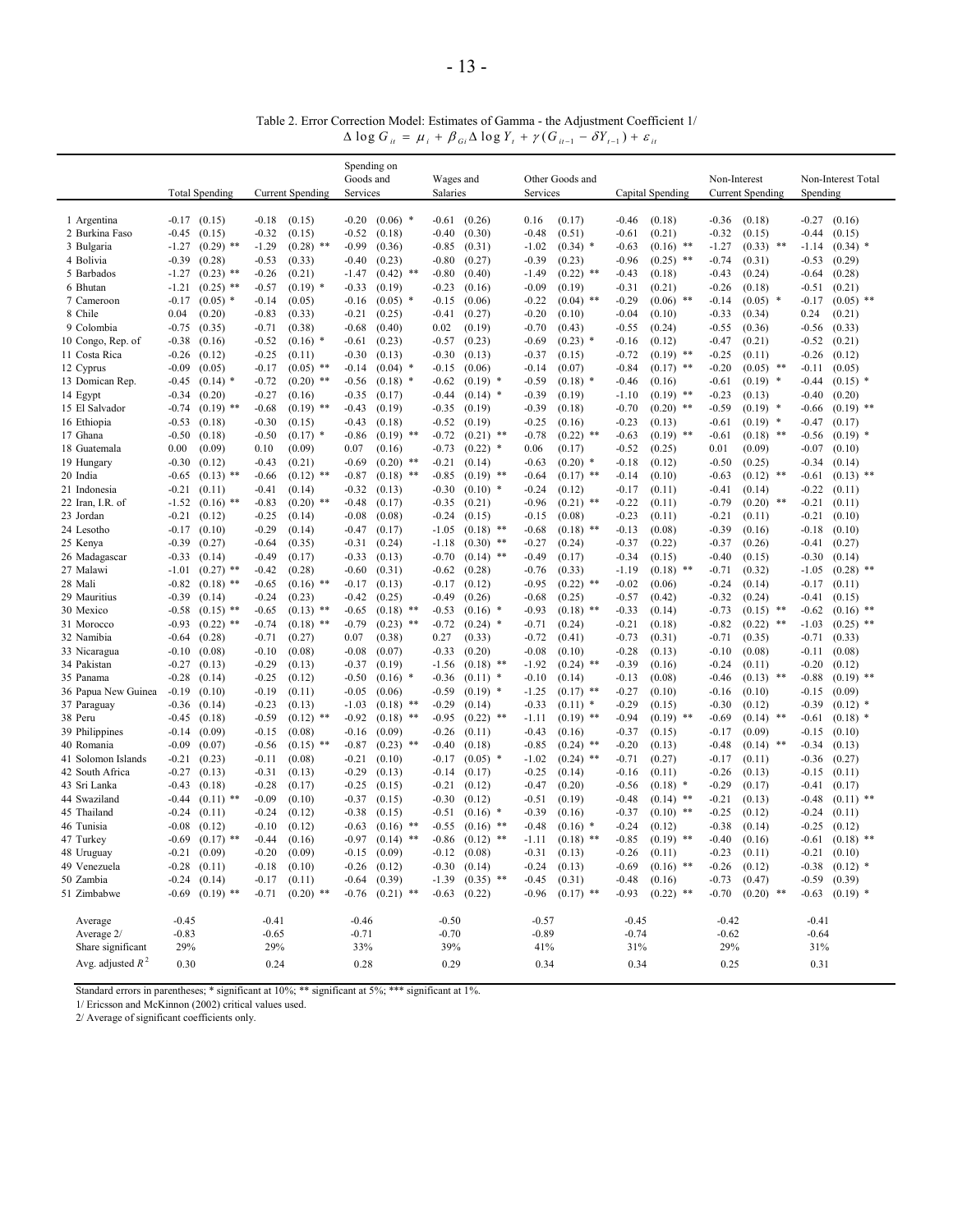#### Table 3. Error-Correction Model: Estimates of Delta - the Long-Term Coefficient  $\Delta \log G_{it} = \mu_i + \beta_{Gi} \Delta \log Y_t + \gamma (G_{it-1} - \delta Y_{t-1}) + \varepsilon_{it}$

|                       |                       |                         | Spending on<br>Goods and       |     | Wages and                      | Other Goods and                 |                     | Non-Interest            | Non-Interest Total  |
|-----------------------|-----------------------|-------------------------|--------------------------------|-----|--------------------------------|---------------------------------|---------------------|-------------------------|---------------------|
|                       | <b>Total Spending</b> | <b>Current Spending</b> | Services                       |     | Salaries                       | Services                        | Capital Spending    | <b>Current Spending</b> | Spending            |
| Argentina             |                       |                         | $-1.36(0.56)$                  | **  |                                |                                 |                     |                         |                     |
| Burkina Faso          |                       |                         |                                |     |                                |                                 |                     |                         |                     |
| Bulgaria              | $2.58(0.21)$ ***      | $2.64(0.24)$ ***        |                                |     |                                | ***<br>3.34(0.23)               | 1.74(0.71)<br>**    | $3.04(0.16)$ ***        | $2.95(0.16)$ ***    |
| Bolivia               |                       |                         |                                |     |                                |                                 | $3.42(0.79)$ ***    |                         |                     |
| <b>Barbados</b>       | $0.71(0.13)$ ***      |                         | $-0.23(0.14)$                  |     |                                | ***<br>$-1.93(0.28)$            |                     |                         |                     |
| Bhutan                | $0.95(0.10)$ ***      | $1.09(0.09)$ ***        |                                |     |                                |                                 |                     |                         |                     |
| Cameroon<br>Chile     | $3.02(0.70)$ ***      |                         | $2.73(0.68)$ ***               |     |                                | 2.76(0.69)<br>***               | $3.16(0.60)$ ***    | $3.03(0.71)$ ***        | $3.04$ $(0.69)$ *** |
| Colombia              |                       |                         |                                |     |                                |                                 |                     |                         |                     |
| Congo, Rep. of        |                       | 1.63(0.08)<br>***       |                                |     |                                | 0.37(0.20)<br>*                 |                     |                         |                     |
| Costa Rica            |                       |                         |                                |     |                                |                                 | $0.79(0.13)$ ***    |                         |                     |
| Cyprus                |                       | ***<br>1.49(0.08)       | $1.13(0.07)$ ***               |     |                                |                                 | $1.18(0.12)$ ***    | $1.34(0.07)$ ***        |                     |
| Domican Rep.          | $0.80(0.10)$ ***      | ***<br>0.89(0.13)       | $0.71(0.14)$ ***               |     | $0.66$ $(0.17)$ ***            | ***<br>0.86(0.11)               |                     | $0.84$ (0.14) ***       | $0.77$ $(0.11)$ *** |
| Egypt                 |                       |                         |                                |     | 0.21(0.08)<br>**               |                                 | 0.17(0.20)          |                         |                     |
| El Salvador           | $1.34(0.15)$ ***      | 1.16(0.17)<br>***       |                                |     |                                |                                 | $2.42(0.32)$ ***    | $0.96(0.19)$ ***        | 1.19(0.17)<br>***   |
| Ethiopia              |                       |                         |                                |     |                                |                                 |                     | 1.31(0.68)              | 1.33(0.73)          |
| Ghana                 |                       | $1.44(0.12)$ ***        | $1.38(0.12)$ ***               |     | $1.16(0.13)$ ***               | 1.32(0.35)<br>***               | $0.77$ $(0.22)$ *** | $1.37(0.12)$ ***        | $1.26$ $(0.09)$ *** |
| Guatemala             |                       |                         |                                |     | 0.24(0.31)                     | ***                             |                     |                         |                     |
| Hungary<br>India      | $1.26(0.06)$ ***      | ***<br>1.30(0.05)       | $0.91(0.03)$ ***<br>0.93(0.04) | *** | $0.82$ (0.04) ***              | 0.83(0.08)<br>1.03(0.06)<br>*** |                     | $1.09(0.06)$ ***        | $1.07(0.06)$ ***    |
| Indonesia             |                       |                         |                                |     | $1.10(0.22)$ ***               |                                 |                     |                         |                     |
| Iran, I.R. of         | $0.76(0.03)$ ***      | 0.91(0.03)<br>***       |                                |     |                                | 1.65(0.30)<br>***               |                     | $0.81(0.04)$ ***        |                     |
| Jordan                |                       |                         |                                |     |                                |                                 |                     |                         |                     |
| Lesotho               |                       |                         |                                |     | $1.12(0.04)$ ***               | 1.44(0.17)<br>***               |                     |                         |                     |
| Kenya                 |                       |                         |                                |     | $0.96(0.09)$ ***               |                                 |                     |                         |                     |
| Madagascar            |                       |                         |                                |     | $1.04(0.04)$ ***               |                                 |                     |                         |                     |
| Malawi                | $1.26(0.39)$ ***      |                         |                                |     |                                |                                 | $1.70(0.52)$ ***    |                         | $1.81(0.35)$ ***    |
| Mali                  | $1.14(0.16)$ ***      | 1.38(0.18)<br>***       |                                |     |                                | ***<br>0.74(0.07)               |                     |                         |                     |
| Mauritius             |                       |                         |                                |     |                                |                                 |                     |                         |                     |
| Mexico                | $0.85(0.05)$ ***      | 0.87(0.04)<br>***       | $0.90(0.04)$ ***               |     | $0.92(0.05)$ ***               | 0.84(0.06)<br>***               |                     | $0.86(0.05)$ ***        | $0.84$ $(0.06)$ *** |
| Morocco               | $1.19(0.16)$ ***      | $1.33(0.15)$ ***        | $1.20(0.14)$ ***               |     | $1.23(0.23)$ ***               |                                 |                     | $0.94(0.12)$ ***        | $1.13$ $(0.18)$ *** |
| Namibia               |                       |                         |                                |     |                                |                                 |                     |                         |                     |
| Nicaragua<br>Pakistan |                       |                         | $1.12(0.09)$ ***               |     | **                             |                                 |                     |                         |                     |
| Panama                |                       |                         | 0.97(0.08)                     | *** | 0.67(0.25)<br>$1.08(0.07)$ *** | $-0.38(0.27)$                   |                     | $1.27(0.07)$ ***        | $1.05(0.05)$ ***    |
| Papua New Guinea      |                       |                         |                                |     | 0.48(0.18)<br>**               | ***<br>1.66(0.17)               |                     |                         |                     |
| Paraguay              |                       |                         | 1.38(0.11)                     | *** |                                | ***<br>1.34(0.20)               |                     |                         | $1.18$ $(0.13)$ *** |
| Peru                  |                       | $0.58$ $(0.07)$ ***     | 0.19(0.09)                     | **  | 0.12(0.09)                     | 0.20(0.26)                      | $-0.33(0.27)$       | $0.44$ $(0.08)$ ***     | $0.34$ $(0.06)$ *** |
| Philippines           |                       |                         |                                |     |                                |                                 |                     |                         |                     |
| Romania               |                       | ***<br>2.16 (0.46)      | 3.30 $(0.61)$ ***              |     |                                | ***<br>5.16(0.71)               |                     | $2.36(0.50)$ ***        |                     |
| Solomon Islands       |                       |                         |                                |     | $2.18(0.29)$ ***               | 1.66(0.26)<br>***               |                     |                         |                     |
| South Africa          |                       |                         |                                |     |                                |                                 |                     |                         |                     |
| Sri Lanka             |                       |                         |                                |     |                                |                                 | 0.25(0.38)          |                         |                     |
| Swaziland             | $1.02(0.04)$ ***      |                         |                                |     |                                |                                 | $1.25(0.12)$ ***    |                         | $1.05$ $(0.05)$ *** |
| Thailand              |                       |                         |                                |     | $1.20(0.04)$ ***               |                                 | $0.89$ $(0.16)$ *** |                         |                     |
| Tunisia               |                       |                         | $1.01(0.07)$ ***               |     | $1.08(0.10)$ ***               | $0.89(0.07)$ ***                |                     |                         |                     |
| Turkey                | $0.97(0.06)$ ***      |                         | 0.32(0.12)                     | **  | $-0.25(0.14)$<br>$\ast$        |                                 | 0.30(0.21)          |                         | $0.92$ $(0.07)$ *** |
| Uruguay               |                       |                         |                                |     |                                |                                 |                     |                         |                     |
| Venezuela<br>Zambia   |                       |                         |                                |     |                                |                                 | $-0.19(0.26)$       |                         | $1.95(0.09)$ ***    |
| Zimbabwe              | $1.03(0.10)$ ***      | $0.98(0.11)$ ***        | $0.89(0.11)$ ***               |     | $2.49(0.73)$ ***               | 0.41(0.16)<br>**                | $1.52(0.26)$ ***    | $0.64(0.13)$ ***        | $0.73$ $(0.11)$ *** |
|                       |                       |                         |                                |     |                                |                                 |                     |                         |                     |
| Average               | 1.26                  | 1.32                    | 0.97                           |     | 0.93                           | 1.21                            | 1.19                | 1.35                    | 1.33                |
| Avg. adjusted $R^2$   | 0.63                  | 0.66                    | 0.55                           |     | 0.54                           | 0.45                            | 0.29                | 0.62                    | 0.61                |

Standard errors in parentheses; \* significant at 10%; \*\* significant at 5%; \*\*\* significant at 1%.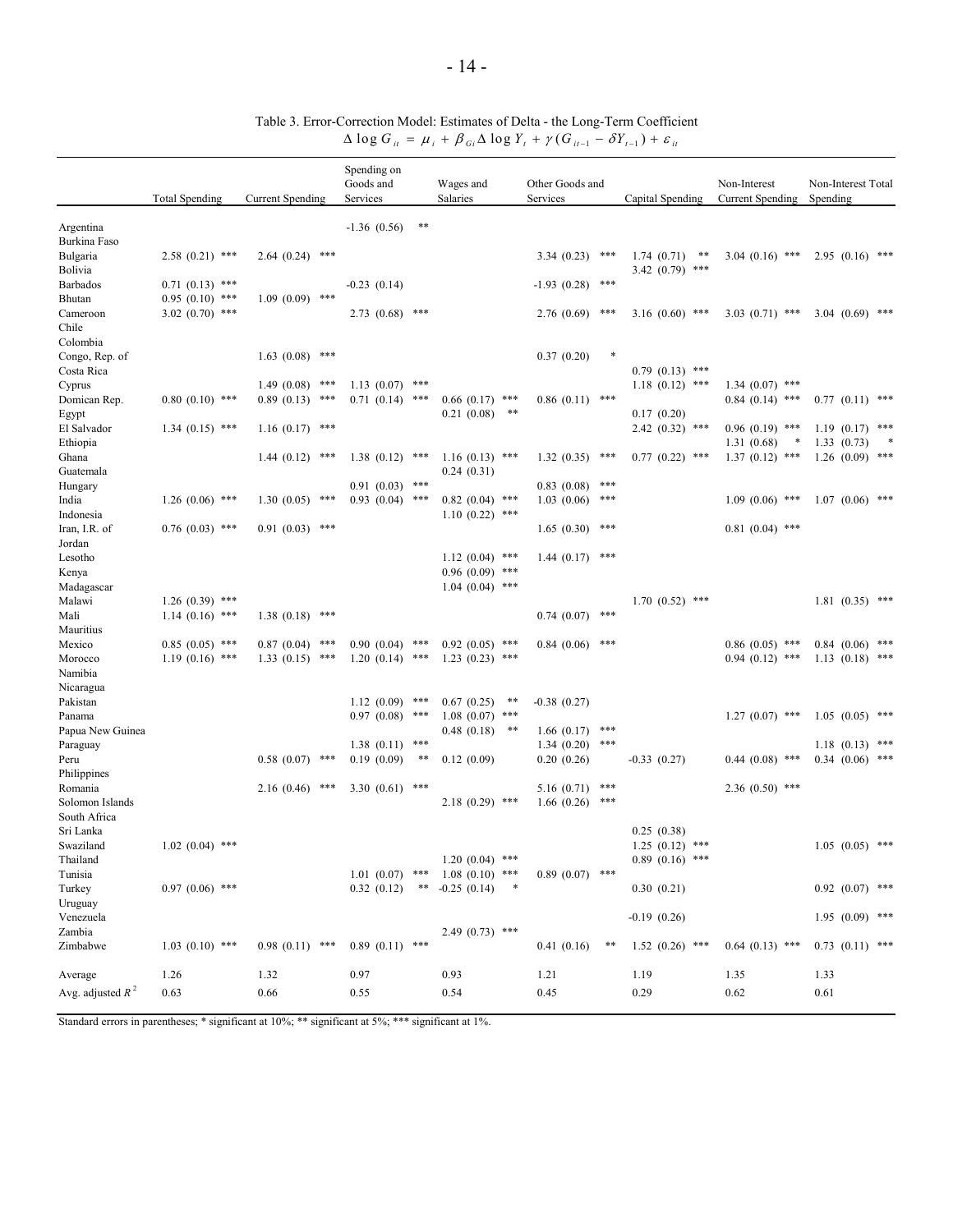Table 4. Error-Correction Model: Estimates of Beta - the Short-Term Coefficient 1/  $\Delta \log G_{ii} = \mu_i + \beta_{Gi} \Delta \log Y_i + \gamma (G_{ii-1} - \delta Y_{i-1}) + \varepsilon_{ii}$ 

|                       |                                |                                 | Spending on                      |     |                              |     |                              |                                  |                                |                                |
|-----------------------|--------------------------------|---------------------------------|----------------------------------|-----|------------------------------|-----|------------------------------|----------------------------------|--------------------------------|--------------------------------|
|                       |                                |                                 | Goods and                        |     | Wages and                    |     | Other Goods and              |                                  | Non-Interest                   | Non-Interest                   |
|                       | <b>Total Spending</b>          | <b>Current Spending</b>         | Services                         |     | Salaries                     |     | Services                     | Capital Spending                 | <b>Current Spending</b>        | <b>Total Spending</b>          |
| Argentina             | 0.97(0.47)                     | 1.12(0.49)                      | 0.67<br>(0.53)                   |     | 0.27(0.41)                   |     | **<br>1.05(0.48)             | 1.69(1.49)                       | 0.84(0.64)                     | 0.87(0.66)                     |
| Burkina Faso          | 0.23(0.67)                     | $-0.01(0.56)$                   | 0.50(0.58)                       |     | $-0.13(0.60)$                |     | 1.56(1.71)                   | 0.93(2.53)                       | $-0.24(0.59)$                  | 0.09(0.71)                     |
| Bulgaria              | 0.98(0.92)                     | 0.59(0.99)                      | (0.72)<br>2.51                   | *** | 1.49(0.73)                   | *   | 2.23(1.06)                   | $7.09$ $(1.37)$ ***              | $2.88(0.50)$ ***               | $3.30(0.54)$ ***               |
| Bolivia               | $-0.22(1.32)$                  | $-0.96(1.02)$                   | $-1.43(1.95)$                    |     | $-3.11(2.85)$                |     | 0.84(3.25)                   | 4.00 (8.87)                      | $-0.49(1.11)$                  | 0.05(1.44)                     |
| <b>Barbados</b>       | $-0.63(0.53)$                  | $-0.20(0.51)$                   | $-1.70$<br>(1.24)                |     | 1.52(0.70)                   | *   | $-5.79(1.62)$<br>***         | 2.43(0.87)<br>**                 | $-0.70(0.95)$                  | $-0.56(0.96)$                  |
| Bhutan                | $-0.34(1.81)$                  | $-2.49(1.63)$                   | 2.76<br>(2.11)                   |     | $-0.15(2.46)$                |     | ***<br>4.91 (1.62)           | 1.97(4.06)                       | 4.25(2.04)<br>*                | 5.43(2.81)                     |
| Cameroon              | **<br>1.17(0.53)               | 0.34(0.52)                      | (0.49)<br>0.98                   | *   | 0.86(0.60)                   |     | 0.61(0.39)                   | $2.79(0.81)$ ***                 | 0.94(0.45)<br>**               | **<br>1.37<br>(0.51)           |
| Chile                 | $1.90(0.45)$ ***               | 1.07(0.49)<br>**                | 1.23<br>(0.49)                   | **  | 0.95(0.68)                   |     | **<br>1.87(0.67)             | 4.70 $(0.95)$ ***                | 1.34(0.76)                     | $2.21 (0.69)$ ***              |
| Colombia              | 1.23(0.92)                     | 0.44(1.25)                      | 1.97(2.38)                       |     | 1.57(0.80)                   | *   | 2.16 (5.73)                  | $-0.22(3.18)$                    | 1.72(2.17)                     | 2.35 (1.58)                    |
| Congo, Rep. of        | 0.12(0.62)                     | $-0.48(0.85)$                   | 1.34<br>(1.05)                   |     | 1.51(1.12)                   |     | 0.52(1.85)                   | 1.12(1.26)                       | $-0.14(0.93)$                  | 0.25(0.90)                     |
| Costa Rica            | ***<br>1.99(0.66)              | **<br>1.51(0.62)                | (0.62)<br>1.64                   | **  | 1.90(0.63)                   | *** | 0.66(0.79)                   | 2.53(1.19)<br>**                 | 1.63(0.63)<br>**               | ***<br>2.16(0.68)              |
| Cyprus                | $0.35(0.12)$ ***               | 0.27(0.11)<br>**                | (0.09)<br>0.07                   |     | 0.17(0.10)                   | *   | $-0.49(0.18)$<br>**          | $2.08$ $(0.31)$ ***              | 0.21(0.10)<br>**               | **<br>0.31(0.12)               |
| Domican Rep.          | $2.23(0.64)$ ***               | 0.75(0.62)                      | 0.70<br>(0.59)                   |     | 0.55(0.63)                   |     | 1.35(0.85)                   | 2.66 (1.34)<br>∗                 | 0.47(0.62)                     | $2.07$ $(0.66)$ ***            |
| Egypt                 | $-1.33(0.75)$<br>$\ast$        | $-0.37(0.72)$                   | (0.73)<br>0.47                   |     | 1.34(0.52)                   | **  | $-0.08(1.14)$                | **<br>$-5.33(2.15)$              | $-0.11(0.73)$                  | $-1.24(0.82)$                  |
| El Salvador           | $0.99(0.35)$ ***               | 0.46(0.33)                      | 0.87<br>(0.45)                   | *   | 1.14(0.40)                   | *** | 0.62(0.72)                   | $2.51(0.81)$ ***                 | 0.41(0.35)                     | **<br>1.00(0.37)               |
| Ethiopia              | 0.79(0.82)                     | 1.52(0.94)                      | 0.78<br>(0.92)                   |     | 0.33(1.00)                   |     | 1.17(1.00)                   | 0.38(1.52)                       | $-0.15(0.66)$                  | $-0.42(0.67)$                  |
| Ghana                 | ***<br>3.25(0.83)              | 1.98(0.96)<br>**                | 2.57<br>(1.26)                   | *   | 1.06(0.88)                   |     | 3.65(2.37)                   | $6.85$ $(2.27)$ ***              | **<br>2.26(1.05)               | $2.93$ $(0.94)$ ***            |
| Guatemala             | **<br>0.64(0.27)               | ***<br>0.84(0.29)               | 1.79<br>(0.63)                   | **  | $-0.65(0.60)$                |     | **<br>2.59(0.99)             | $-1.88(1.25)$                    | 0.97(0.36)<br>**               | 0.70(0.35)                     |
| Hungary               | 0.59(0.45)                     | **<br>1.40(0.55)                | (0.31)<br>0.84                   | **  | 1.13(0.45)                   | **  | 0.34(0.72)                   | 0.47(0.66)                       | $2.34(0.62)$ ***               | **<br>1.01(0.47)               |
| India                 | $-0.36(0.27)$                  | $-0.48(0.28)$<br>*              | (0.38)<br>$-0.11$                |     | 0.01(0.38)                   |     | $-0.31(0.58)$                | 0.07(0.68)                       | $-0.64(0.31)$ **               | $-0.49(0.30)$                  |
| Indonesia             | $1.07(0.11)$ ***               | ***<br>0.83(0.12)               | 1.51<br>(0.11)                   | *** | 0.13(0.31)                   |     | 1.16(0.20)<br>***            | $1.96$ $(0.14)$ ***              | $1.01(0.12)$ ***               | $1.24(0.11)$ ***               |
| Iran, I.R. of         | $0.55$ $(0.19)$ ***            | 0.71(0.21)<br>***               | (0.25)<br>0.80                   | *** | $1.08$ $(0.24)$ ***          |     | $-0.06(0.71)$                | $1.54$ $(0.43)$ ***              | $0.92(0.23)$ ***               | ***<br>1.01(0.17)              |
| Jordan                | $2.43(0.56)$ ***               | 1.97(0.56)<br>***               | $3.34$ $(0.54)$ ***              |     | $2.05$ $(0.65)$ ***          |     | $5.20(1.09)$ ***             | $5.23$ $(1.37)$ ***              | $2.43(0.73)$ ***               | $2.92(0.78)$ ***               |
| Lesotho               | $-0.59(1.80)$                  | $-1.61(1.74)$                   | $-1.02$<br>(2.49)                |     | $-0.42(1.01)$                |     | 0.61(4.59)                   | 0.88(2.79)                       | $-1.69(2.06)$                  | $-0.33(2.00)$                  |
| Kenya                 | 0.98(0.48)<br>*                | $-0.91(0.58)$                   | (0.81)<br>$-2.66$                | *** | $0.02$ $(0.80)$              |     | ***<br>$-6.21(1.36)$         | $6.53$ $(1.37)$ ***              | $-1.40(0.66)$<br>*             | 0.95(0.44)                     |
| Madagascar            | *<br>0.64(0.34)                | 0.66(0.34)<br>*                 | 0.46<br>(0.24)                   | *   | $0.35$ $(0.11)$ ***          |     | 0.65(0.66)                   | $0.66$ $(0.70)$                  | 0.62(0.35)<br>∗                | *<br>0.61(0.35)                |
| Malawi                | **<br>1.92(0.77)               | $-0.23(0.96)$                   | 0.97<br>(1.14)                   |     | $-0.95(0.80)$                |     | 1.62(2.03)                   | $3.49(0.86)$ ***                 | 1.37(1.39)                     | **<br>2.52(0.84)               |
| Mali                  | 0.05(0.57)                     | $-0.14(0.61)$                   | $(0.51)$ ***<br>2.20             |     | $2.44(0.63)$ ***             |     | 0.49(0.57)                   | $3.29$ $(0.51)$ ***              | $2.27(0.70)$ ***               | $2.33$ $(0.59)$ ***            |
| Mauritius             | 0.48(0.87)                     | 0.46(0.89)                      | 0.33<br>(0.90)                   |     | 0.36(0.89)                   |     | 0.39(1.38)                   | 5.64 (1.98)<br>**                | 0.53(0.79)                     | 0.56(0.81)                     |
| Mexico                | 0.32(0.27)                     | 0.30(0.24)                      | 0.44(0.31)                       |     | 0.87(0.39)                   | **  | $-0.42(0.36)$                | 1.12(0.93)<br>**                 | 0.25(0.28)                     | 0.23(0.30)                     |
| Morocco               | $-0.32(0.64)$                  | $-0.86(0.57)$                   | $-0.30$<br>(0.67)                | *   | $0.08$ $(1.09)$              |     | $-0.67(0.99)$                | 4.36 (1.67)                      | $-0.52(0.56)$                  | $-0.15(0.72)$                  |
| Namibia               | $-0.25(0.99)$<br>**            | $-0.01(0.73)$                   | $-2.68$ $(1.49)$                 |     | $-3.65(2.16)$                |     | $-1.93(1.19)$                | -0.46 (2.96)                     | $-0.58(0.69)$                  | $-0.74(0.99)$<br>**            |
| Nicaragua<br>Pakistan | 2.05(0.88)<br>$1.92(0.57)$ *** | 1.43(0.90)<br>1.86(0.60)<br>*** | 1.13<br>(0.77)<br>2.66<br>(2.12) |     | 4.58 (3.06)<br>$-3.93(7.05)$ |     | 3.38 (1.73)<br>$-0.04(9.81)$ | 5.45 $(1.18)$ ***<br>3.62 (2.18) | 1.36(0.93)<br>$2.68(0.76)$ *** | 2.05(0.90)<br>$2.72(0.75)$ *** |
| Panama                | $1.53(0.29)$ ***               | 1.37(0.26)<br>***               | 0.40<br>(0.34)                   |     | $-0.01(0.22)$                |     | ***<br>2.78 (0.67)           | $5.09$ $(1.35)$ ***              | 0.57(0.25)<br>**               | **<br>0.71(0.29)               |
| Papua New Guinea      | 0.27(0.51)                     | 0.20(0.51)                      | 1.30<br>(0.48)                   | **  | $-1.22(0.47)$                | **  | 0.02(0.42)                   | 1.32(0.96)                       | 0.89(0.52)<br>∗                | 0.96(0.54)                     |
| Paraguay              | **<br>1.21(0.55)               | 0.86(0.59)                      | 2.95<br>(0.69)                   | *** | 0.61(0.56)                   |     | ***<br>3.62(0.82)            | $2.92$ $(1.01)$ ***              | 1.26(0.57)<br>**               | $2.65$ $(0.59)$ ***            |
| Peru                  | 0.41(0.19)<br>**               | 0.81(0.20)<br>***               | $(0.35)$ ***<br>1.18             |     | $-0.38(0.39)$                |     | 3.30(0.94)<br>***            | $-0.50(1.08)$                    | $0.98(0.24)$ ***               | $0.76$ $(0.22)$ ***            |
| Philippines           | 0.43(0.50)                     | 0.21(0.43)                      | 0.52<br>(0.44)                   |     | 0.13(0.62)                   |     | **<br>1.52(0.56)             | 1.19(1.36)                       | 0.21(0.47)                     | 0.46(0.54)                     |
| Romania               | 1.39(0.62)<br>**               | 0.92(0.64)                      | 0.90<br>(1.41)                   |     | $0.76$ $(1.25)$              |     | 3.13(1.64)                   | 4.50 $(1.27)$ ***                | 0.94(0.61)                     | 1.36(0.81)                     |
| Solomon Islands       | 0.41(0.42)                     | 0.18(0.24)                      | 0.34(0.26)                       |     | 0.31(0.19)                   |     | 0.98(0.62)                   | 1.15(1.93)                       | 0.24(0.27)                     | 0.42(0.47)                     |
| South Africa          | 0.61(0.60)                     | 0.31(0.45)                      | 0.45(0.44)                       |     | 0.06(0.50)                   |     | 0.82(0.83)                   | 1.89(1.38)                       | 0.55(0.46)                     | 0.87(0.61)                     |
| Sri Lanka             | 0.98(0.83)                     | 0.27(0.44)                      | 0.41(0.42)                       |     | $-0.03$ $(0.43)$             |     | 0.21(0.93)                   | 0.80(1.64)                       | 0.20(0.47)                     | 0.95(0.82)                     |
| Swaziland             | $-0.43(0.33)$                  | 0.38(0.26)                      | 0.62(0.28)                       | **  | 0.35(0.32)                   |     | 0.74(0.55)                   | $-1.38(1.09)$                    | 0.51(0.27)                     | $*$ -0.61 (0.40)               |
| Thailand              | $-0.40(0.33)$                  | $-0.78$ $(0.40)$<br>$\ast$      | $-0.46(0.60)$                    |     | 0.12(0.51)                   |     | $-1.20(1.50)$                | 1.14(0.74)                       | $-0.91(0.39)$ **               | $-0.45(0.32)$                  |
| Tunisia               | $0.83(0.39)$ **                | 0.73(0.38)                      | $0.61$ $(0.34)$                  | *   | 0.53(0.43)                   |     | 0.62(0.52)                   | $1.72(0.78)$ **                  | $1.06(0.42)$ **                | $1.19(0.41)$ ***               |
| Turkey                | 0.59(0.29)<br>$\ast$           | $1.04(0.32)$ ***                | $0.57$ $(0.47)$                  |     | $-0.67(0.41)$                |     | $2.62(0.79)$ ***             | $0.02$ $(1.08)$                  | $1.26(0.35)$ ***               | $0.71(0.33)$ **                |
| Uruguay               | $1.93(0.49)$ ***               | 0.83(0.43)<br>*                 | 1.40(0.62)                       | **  | $1.64$ $(0.55)$ ***          |     | 0.30(1.06)                   | $6.17$ $(1.32)$ ***              | $1.16(0.49)$ **                | $2.31(0.56)$ ***               |
| Venezuela             | 0.02(0.42)                     | 0.39(0.37)                      | 0.59(0.92)                       |     | $-1.24(1.54)$                |     | 4.74 (1.94)<br>**            | $-4.59$ $(1.50)$ ***             | 0.47(0.40)                     | 0.11(0.40)                     |
| Zambia                | 0.44(1.09)                     | 0.84(1.03)                      | 1.32(1.13)                       |     | 1.90(0.67)                   | **  | 1.52(1.42)                   | $-0.29$ $(2.16)$                 | $-0.73(1.06)$                  | $-0.63$ $(1.05)$               |
| Zimbabwe              | $\ast$<br>0.70(0.38)           | 0.49(0.45)                      | 0.80(0.41)                       |     | $*$ 1.50 (0.56)              | **  | 0.17(0.55)                   | $-0.15(0.99)$                    | 0.10(0.48)                     | 0.39(0.42)                     |
|                       |                                |                                 |                                  |     |                              |     |                              |                                  |                                |                                |
| Average               | 0.72                           | 0.41                            | 0.77                             |     | 0.37                         |     | 0.97                         | 1.98                             | 0.70                           | 1.01                           |
| Average 2/            | 1.24                           | 0.93                            | 1.10                             |     | 1.23                         |     | 1.76                         | 3.26                             | 1.21                           | 1.78                           |
| Share significant     | 51%                            | 37%                             | 43%                              |     | 33%                          |     | 35%                          | 49%                              | 49%                            | 53%                            |
| Avg. adjusted $R^2$   | 0.25                           | 0.18                            | 0.23                             |     | 0.25                         |     | 0.29                         | 0.28                             | 0.19                           | 0.24                           |
|                       |                                |                                 |                                  |     |                              |     |                              |                                  |                                |                                |

Standard errors in parentheses; \* significant at 10%; \*\* significant at 5%; \*\*\* significant at 1%.

1/ Error-correction model used only in cases where cointegration was found. See Table 2.

2/ Average of significant coefficients only.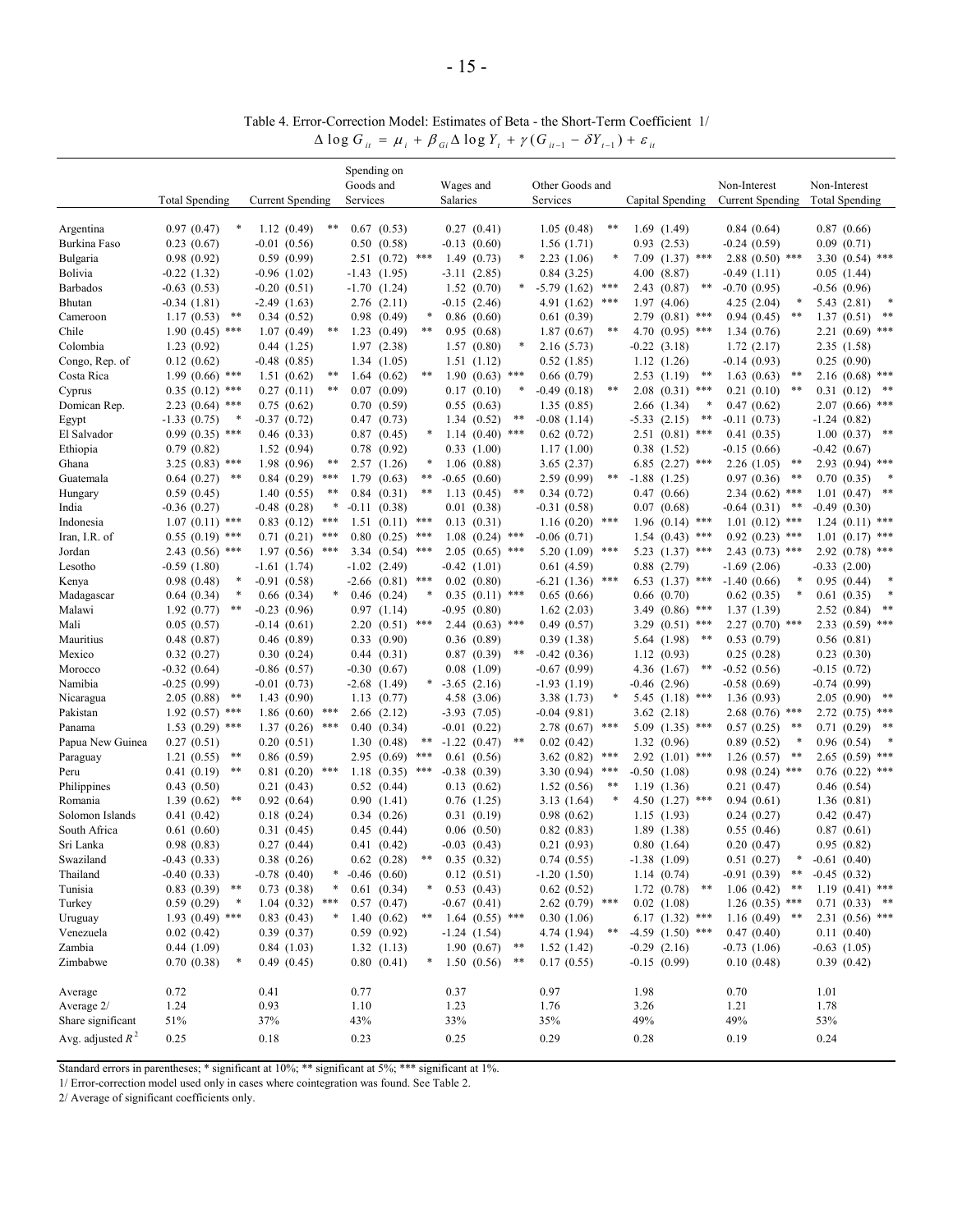even though it is insignificant for the other spending aggregates.<sup>9</sup> As expected, the adjustment coefficients are all negative, indicating dynamic stability. The implication of a significant errorcorrection term is that there is in fact a long-term relationship between government spending and output. The long-term elasticity of government spending and output,  $\delta$ , is on average greater than 1, consistent with "Wagner's law," and is highest for non-interest current and total spending (Table 3).

The short-run elasticity of government spending to output is positive in about half of the countries in the sample (Table 4). For all spending categories, the mean coefficient values are positive. For about 50 percent of the countries in the sample, the short-run elasticity of total spending is positive and statistically significant, with a mean coefficient above unity (1.24). When interest payments are excluded, 53 percent of countries show a large short-run elasticity, with a mean coefficient close to 2 (1.78). Capital expenditure exhibits the highest short-run elasticity, with a mean coefficient of 1.98 for the whole sample, and over 3 (3.26) for 49 percent of cases where the coefficient is significant. This implies that governments cut and expand capital investment proportionally more during recessions and expansions, respectively, than other types of spending. Current spending appears to have the smallest short-run elasticity, but it increases when interest payments are excluded. Overall, our findings contrast sharply with those obtained for industrial countries, which often suggest either a countercyclical behavior of fiscal policy or no clear pattern.

The size of the short-run elasticity with respect to output varies greatly across countries. Although the average coefficient estimate is positive for all spending categories, in many countries the relationship is not statistically significant. There are also cases where this elasticity is negative. For example, the short-run elasticity of non-wage current spending is strongly negative in Kenya and Barbados, the elasticity of capital spending is negative in Egypt and Venezuela, and the elasticity of non-interest current spending is slightly negative in India and Thailand.

When comparing the short-term and the long-run coefficients for countries where there is a long-term relationship between government spending and output, we find that on average the long-term elasticity is 75 percent larger than that for the short term. For capital spending, however, the short-term coefficient is larger than the long-term coefficient for 18 percent of the sample countries.

# **B. Explaining Variations in Short-Term Elasticities Across Countries**

Following Lane (2003), cross-sectional weighted least square regressions were run using the reciprocal of the standard error of the coefficients estimated in the first step as weights. The

 $\overline{a}$ 

<sup>&</sup>lt;sup>9</sup> Note that in cases where government spending is stationary, the interpretation of a long-term relationship between spending and output does not hold.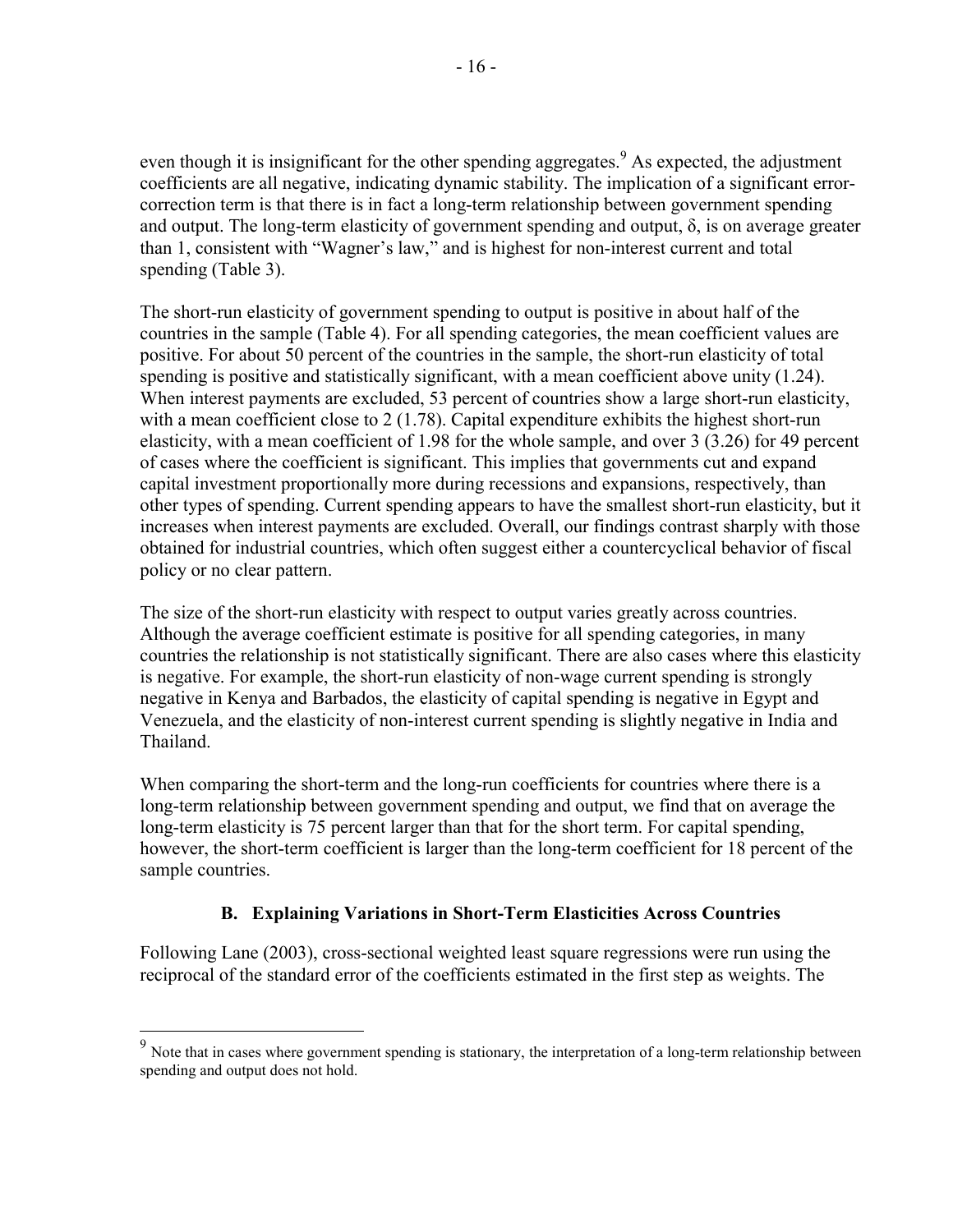results are summarized in Table 5. The key points emerging from this empirical analysis are as follows.

Power dispersion tends to dampen the short-term elasticity of government spending. The estimated coefficient is negative and statistically significant for all spending categories except for other goods and services. Our findings provide evidence on the effectiveness of institutional restrictions on fiscal policy, since the power dispersion index used in the regression is a measure of the political restraints (or veto powers by different institutions in a country) that limit policy discretion. The results do not support the voracity hypothesis, but rather imply that with a dilution of power comes a less procyclical response to shocks.

Volatility in a country's terms of trade appears to have no effect on the short-term elasticity of government spending. However, bigger governments have a smaller short-term elasticity of government spending. The coefficient estimate on government size is negative and significant for all spending categories except other goods and services and capital spending, consistent with OECD countries. This suggests that larger government spending plays a stabilizing role.

Financing constraints appear to play an important role in explaining cross-country differences in the short-term elasticity of spending, particularly for countries with access to international capital markets. The average share of official development assistance (ODA) in gross national income (GNI) has no significant impact on the short-term elasticity of government spending to output. This result implies that aid dependence does not contribute to the cyclicality of spending. In terms of external financing via capital markets, we find that the short-term elasticity of government spending is higher in countries with higher financial risk. This implies that countries with high financial risks have little scope to undertake countercyclical fiscal policies.

Output volatility has a positive effect on the short-term elasticity of spending on goods and services, indicating that countries with a high income volatility have a higher propensity to spend during good times. This result is also in line with Talvi and Végh (2000), who derive a model in which governments facing high output volatility find it optimal to pursue procyclical fiscal policies.

Output per capita does not seem to have an important influence on the short-term elasticity of government spending, but is nevertheless significant for some spending aggregates. Other control variables were tested, including regional dummies, a trade openness indicator, and the Standard and Poor's rating, but these were neither jointly or individually significant.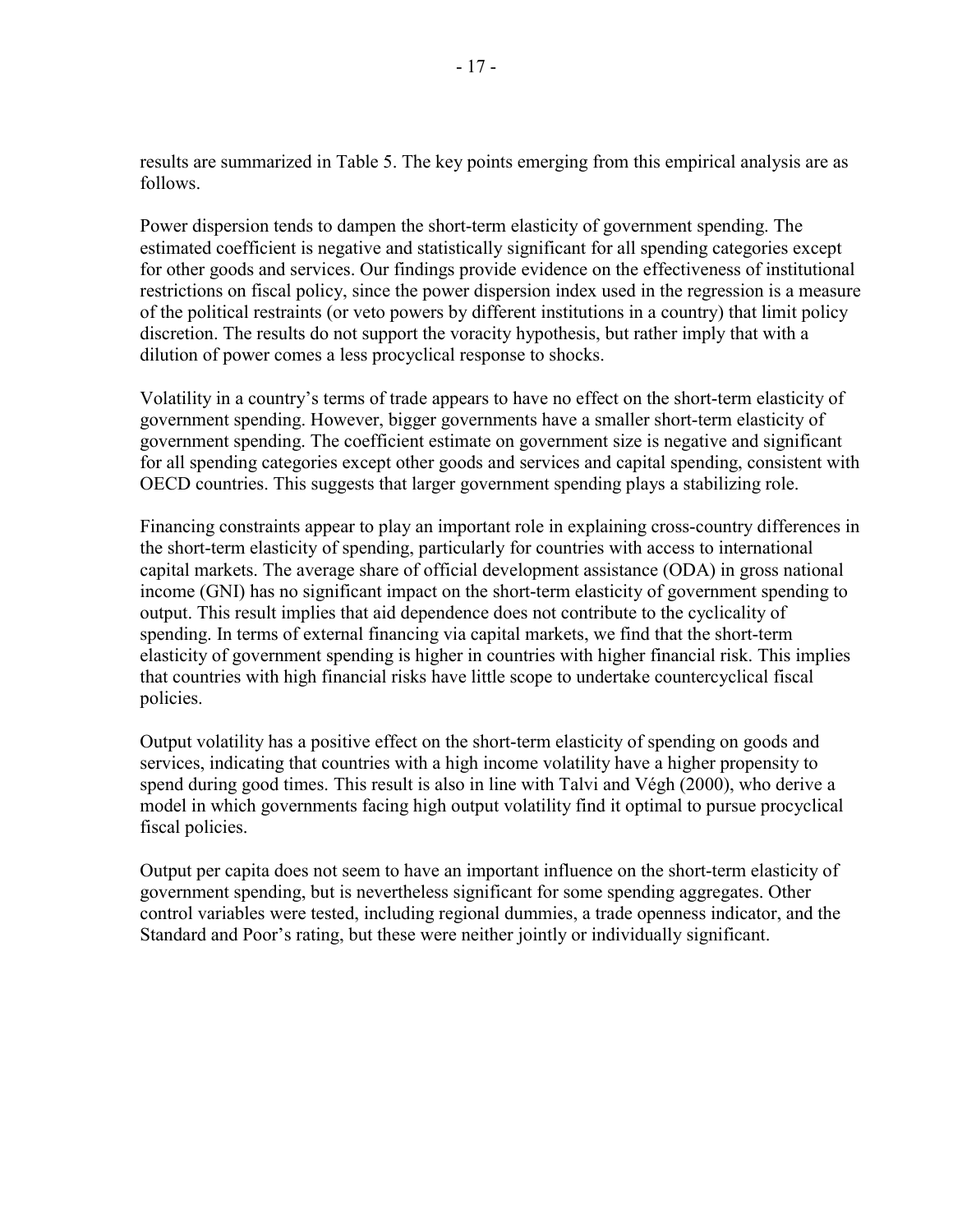|                                   | Total<br>Spending | Current<br>Spending | Spending on<br>Goods and<br>Services | Wages and<br>Salaries | Other Goods<br>and Services | Capital<br>Spending | Non-Interest<br>Current<br>Spending | Non-Interest<br>Total<br>Spending |
|-----------------------------------|-------------------|---------------------|--------------------------------------|-----------------------|-----------------------------|---------------------|-------------------------------------|-----------------------------------|
| GDP volatility                    | 0.15              | 0.34                | 0.69                                 | 0.10                  | 0.70                        | 0.39                | 0.26                                | 0.10                              |
|                                   | (0.24)            | (0.23)              | $(0.290)$ **                         | (0.36)                | (0.51)                      | (0.74)              | (0.30)                              | (0.32)                            |
| Power dispersion                  | $-1.98$           | $-1.41$             | $-1.99$                              | $-2.53$               | $-1.74$                     | $-4.11$             | $-1.82$                             | $-2.47$                           |
|                                   | $(0.785)$ **      | $(0.783)*$          | $(0.930)$ **                         | $(1.201)$ **          | (1.60)                      | $(2.250)*$          | $(1.018)*$                          | $(1.027)$ **                      |
| Per capita GDP                    | 0.00              | 0.00                | 0.00                                 | 0.00                  | 0.00                        | 0.00                | 0.00                                | 0.00                              |
|                                   | $(0.000)*$        | $(0.000)*$          | (0.00)                               | (0.00)                | (0.00)                      | (0.00)              | (0.00)                              | (0.00)                            |
| Public size                       | $-0.03$           | $-0.03$             | $-0.06$                              | $-0.04$               | $-0.05$                     | $-0.03$             | $-0.04$                             | $-0.05$                           |
|                                   | $(0.017)^*$       | $(0.016)*$          | $(0.020)$ **                         | $(0.026)*$            | (0.04)                      | (0.05)              | $(0.021)$ *                         | $(0.023)$ **                      |
| Standard deviation terms of trade | 0.00              | 0.00                | $-0.01$                              | 0.00                  | $-0.01$                     | $-0.02$             | 0.00                                | 0.00                              |
|                                   | (0.00)            | (0.00)              | (0.01)                               | (0.01)                | (0.01)                      | (0.01)              | (0.01)                              | (0.01)                            |
| Avg. ODA as share of GNI          | $-0.04$           | $-0.04$             | $-0.04$                              | $-0.01$               | 0.00                        | 0.07                | $-0.05$                             | $-0.04$                           |
|                                   | (0.03)            | $-(0.03)$           | $-(0.03)$                            | (0.04)                | (0.06)                      | (0.08)              | (0.03)                              | (0.03)                            |
| Financial risk                    | 0.08              | 0.05                | 0.06                                 | 0.02                  | 0.08                        | 0.08                | 0.04                                | 0.07                              |
|                                   | $(0.025)$ ***     | $(0.025)*$          | $(0.028)$ **                         | (0.04)                | (0.05)                      | (0.08)              | (0.03)                              | $(0.034)$ **                      |
| Constant                          | 3.44              | 1.89                | 2.96                                 | 1.76                  | 3.48                        | 4.46                | 2.34                                | 4.03                              |
|                                   | $(0.840)$ ***     | $(0.824)$ **        | $(0.966)$ ***                        | (1.29)                | $(1.875)*$                  | $(2.590)*$          | $(1.087)$ **                        | $(1.134)$ ***                     |
| Observations                      | 35                | 35                  | 35                                   | 35                    | 35                          | 35                  | 35                                  | 35                                |
| Adjusted $R^2$                    | 0.26              | 0.17                | 0.36                                 | 0.01                  | 0.06                        | 0.00                | 0.08                                | 0.19                              |
| Root mean square error            | 0.59              | 0.59                | 0.69                                 | 0.86                  | 1.30                        | 1.74                | 0.76                                | 0.78                              |

Table 5. Determinants of Fiscal Cyclicality 1/

1/ Estimated by weighted least squares, using the standard error of the estimated betas from the first stage as weights.

Standard errors in parentheses; \* significant at 10%; \*\* significant at 5%; \*\*\* significant at 1%.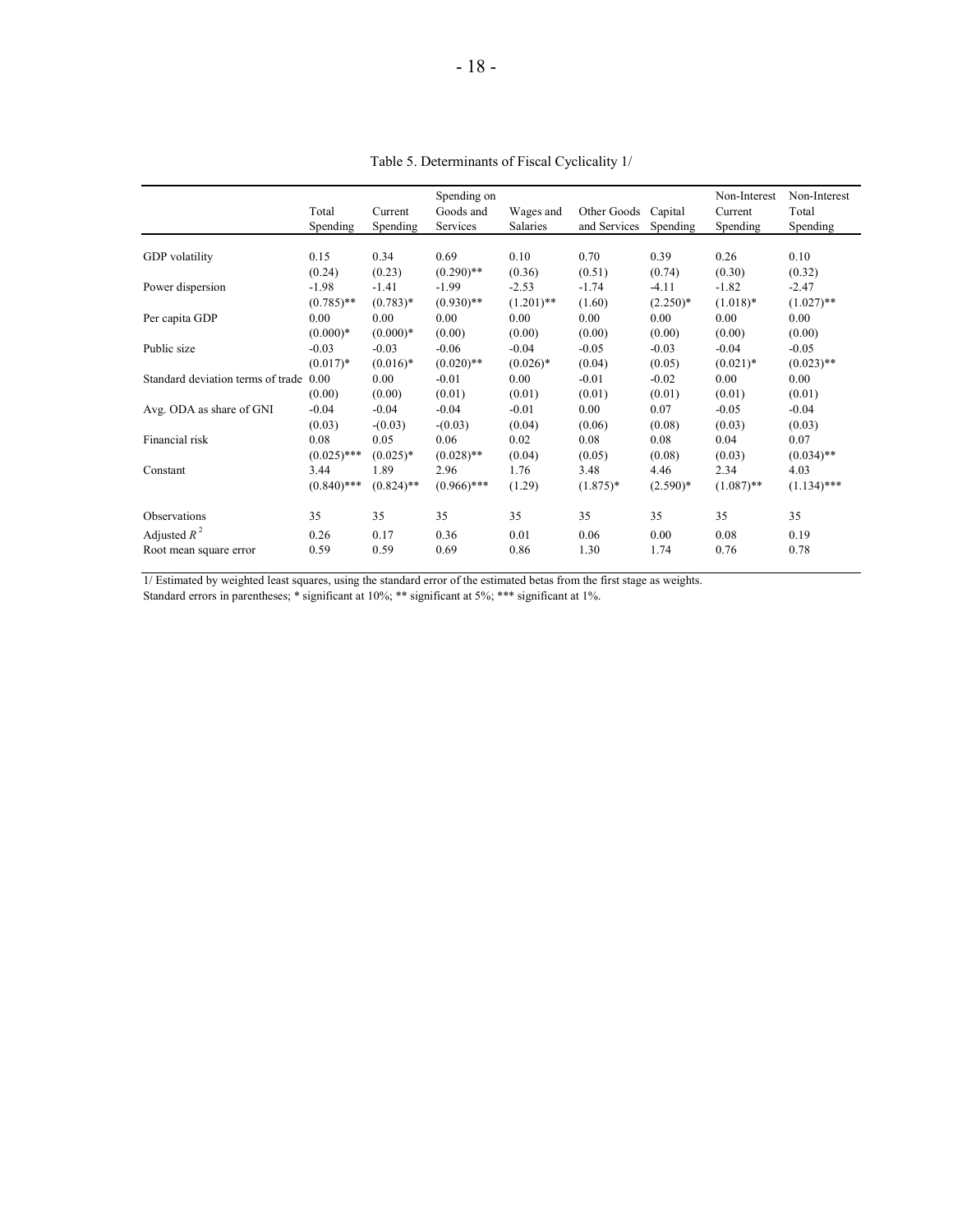## **V. CONCLUSIONS AND POLICY IMPLICATIONS**

The main purpose of this paper is to examine the short- and long-term behavior of government spending with respect to output using an error-correction model. These estimates are then used to explain the observed cross-country variation in the short-run elasticity of spending. We find that the main components of government spending are procyclical in about half of all countries, the degree of which varies across spending categories. In addition, we show that output and government spending are cointegrated, implying a long-term relationship between government spending and output (in line with "Wagner's law"), for the majority of countries for at least one spending aggregate. Finally, we attempt to explain the factors that influence the short-term elasticity of spending and find that power dispersion and government size typically dampen the positive response of government spending to output in the short run. Financial risk and output volatility, on the other hand, contribute to procyclicality in government outlays.

Three policy implications can be drawn from this study. First, in many countries there may be scope for fiscal rules or fiscal responsibility laws that limit the discretion for procyclical fiscal policy during upswings in the business cycle. Second, a strengthening of checks and balances that is, a greater dispersion of power—is fully compatible with good economic policymaking, since it helps reduce the cyclicality of government outlays. Third, in many countries there is a long-term relationship between the level of output and government spending. In these countries, short-run cuts in spending, or surges in government outlays, will eventually be erased as the government spending/GDP ratio returns to its long-term average. In these countries, special care will need to be taken to ensure that spending cuts achieved over the short run are accompanied by longer-term structural reforms to ensure these savings are durable.

For future work, the following issues should be addressed. First, it would be useful to deepen the empirical analysis by distinguishing between good times and bad. Another issue that warrants further research is how IMF-supported economic reforms, with their emphasis on fiscal reforms, have affected the procyclical behavior of government spending in developing countries. Finally, the analysis could be extended by assessing the short- and long-term movements of revenues and fiscal balances.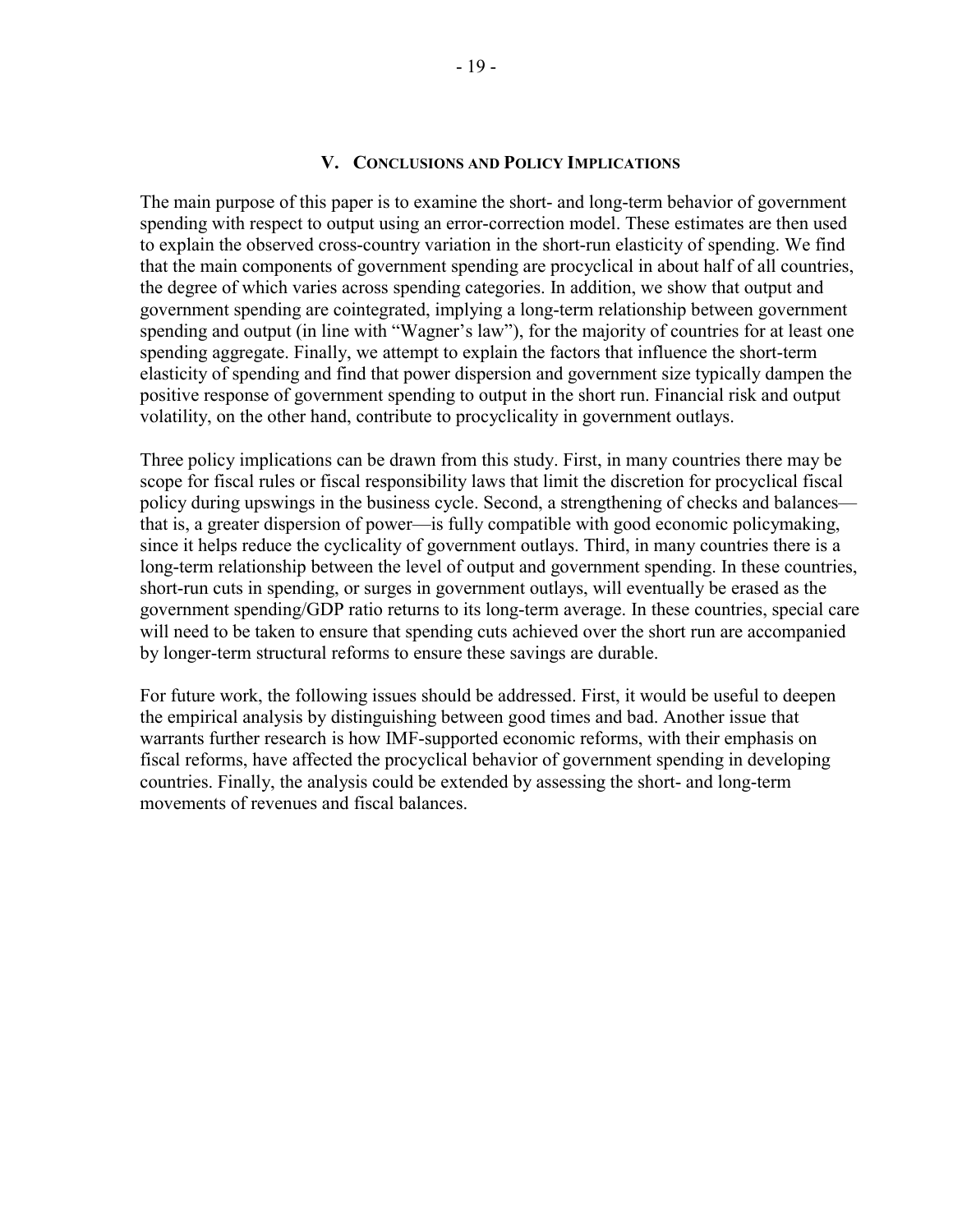#### **Definitions and Sources of Variables**

Fiscal data are obtained from the IMF's *Government Financial Statistics*, while GDP, GDP deflators, and exchange rates are obtained from the IMF's *International Financial Statistics*. In a few cases where there is a gap in the series, we extrapolate by taking the average of the data at periods *t*-1 and *t*+1, to ensure continuous data. All fiscal variables are converted into constant prices using the CPI index, taken from the *World Economic Outlook* (WEO) database. We examine the following public spending variables: total spending, current spending, government consumption (spending on goods and services) and its breakdown into its wage and nonwage components, government investment, non-interest current government spending, and non-interest total government spending.

Regarding the explanatory variables used in the second stage, following Lane (2003) we include average output volatility, measured as the standard deviation of the GDP growth rate. In addition, we consider several control variables, including (i) average index (0,1) of power dispersion for each country, taken from Henisz (2000); (ii) average output per capita taken from WEO data; (iii) the government size, measured as average government spending (government consumption plus government investment) as percent of GDP; (iv) the standard deviation of the terms of trade, taken from WEO data; (v) average share of ODA as a share of GNI, taken from WEO data; and (vi) a financial risk rating, reported by ICRG. This rating provides a means of assessing a country's ability to service its current and future obligations with respect to official, commercial, and trade debt. Ratings are compiled by assigning risk points to a pre-set group of factors. The higher the risk point total, the higher the risk.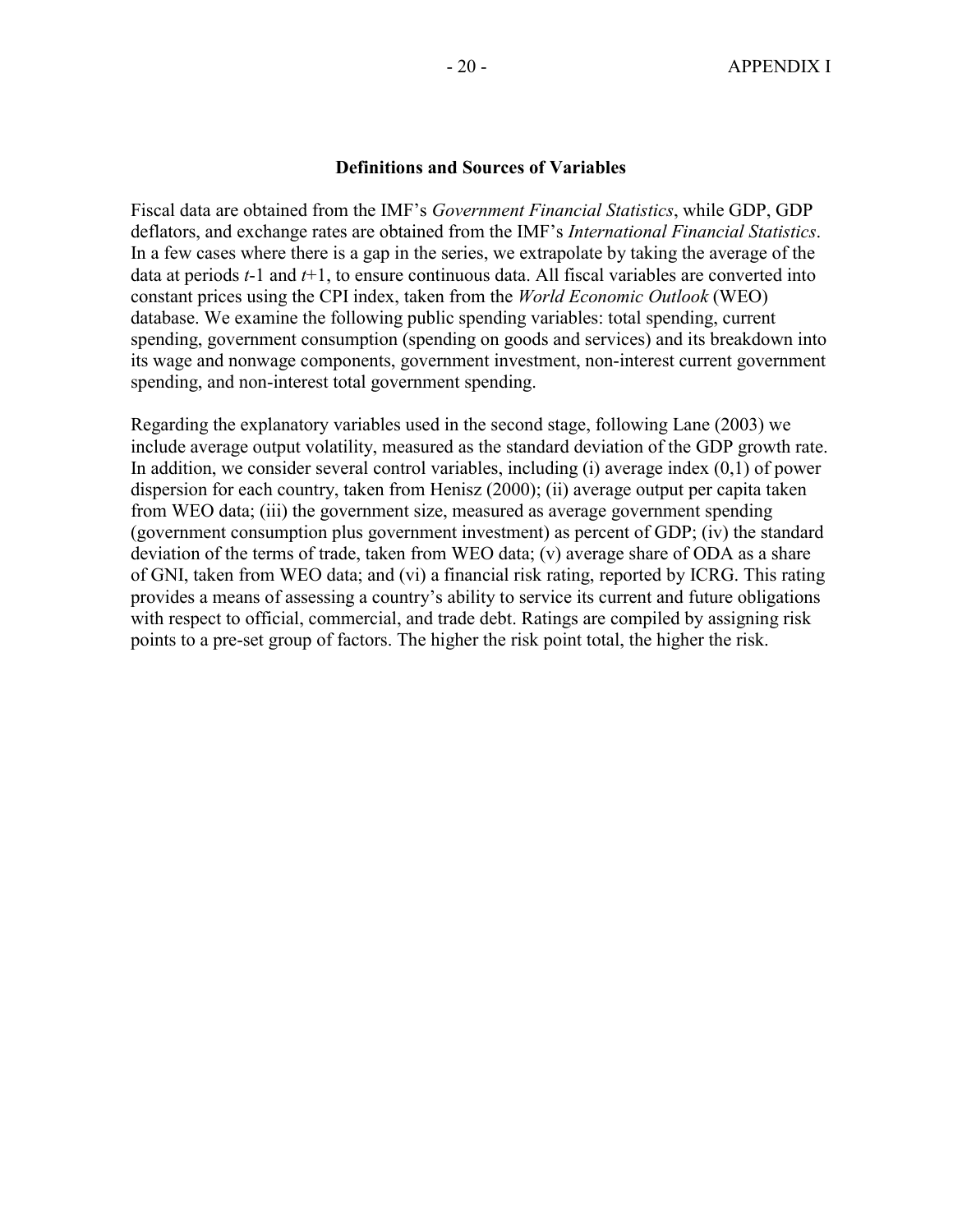#### **References**

- Agénor, P.R., and Montiel, P.J., 1996, *Development Macroeconomics* (New Jersey: Princeton University Press).
- Agénor, P.R., McDermott, J., and Prasad, E.S., 1999, "Macroeconomic Fluctuations in Developing Countries: Some Stylized Facts," IMF Working Paper 99/35 (Washington: International Monetary Fund).
- Arreaza, A., Sørensen, B.E., and Yosha, O., 1999, "Consumption Smoothing Through Fiscal Policy in OECD and EU Countries." In: Poterba, J.R., Von Hagen, J., (Eds.), *Fiscal Institutions and Fiscal Performance* (Chicago: University of Chicago Press).
- Arellano, M., and Bond, S., 1991, "Some Tests of Specification for Panel Data: Monte Carlo Evidence and an Application to Employment Equations," *Review of Economic Studies*, Vol. 58, Iss. 194, pp. 277–97.
- Barro, R., 1979, "On the Determination of the Public Debt," *Journal of Political Economy*, Vol. 87, No. 5, pp. 93–110.
- Blanchard, O., and Fischer, S., 1989, *Lectures in Macroeconomics* (Cambridge: MIT Press).
- Bohl, M.T., 1996, "Some International Evidence on Wagner's Law," *Public Finance*, Vol. 51, pp.185–200.
- Braun, M., 2001, "Why Is Fiscal Policy Procyclical in Developing Countries" (Harvard University).
- Chang, T., 2002, "An Econometric Test of Wagner's Law for Six Countries Based on Cointegration and Error-correction Modeling Techniques," *Applied Economics*, Vol. 34, pp. 1157–69.
- Ericsson, N., McKinnon, J., 2002, "Finite Sample Properties of Error Correction Tests for Cointegration," *Econometrics Journal*, Vol. 5, No. 2, pp. 285–318.
- Fatás, Antonio, and Mihov, Ilian, 2003, "The Case for Restricting Fiscal Policy Discretion," *The Quarterly Journal of Economics*, Vol. 118, No. 4, pp 1419–48.
- Fiorito, Riccardo, 1997, "Stylized Facts of Government Finance in the G-7," IMF Working Paper 97/142 (Washington: International Monetary Fund).
- ———, and Tryphon Kollintzas, 1994, "Stylized Facts of Business Cycles in the G7 from a Real Business Cycles Perspective," *European Economic Review*, Vol. 38, pp. 235–69.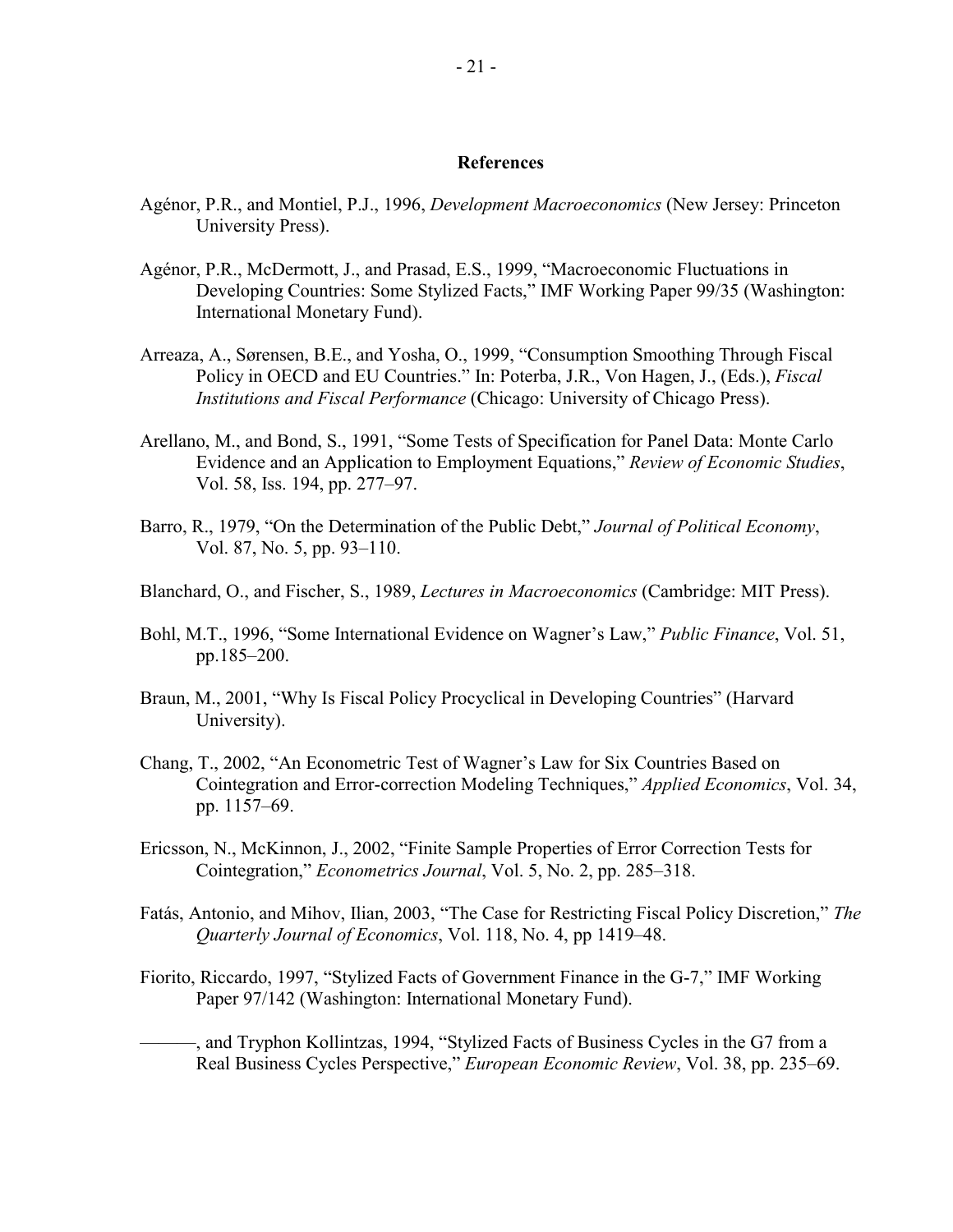- Forbes, Kristin, and Roberto Rigobon, 1998, "No Contagion, only Interdependence: Measuring Stock Market Co-movements," NBER Working Paper No. 7267 (Cambridge, Massachusetts: National Bureau of Economic Research).
- Galí, Jordi, 1994, "Government Size and Macroeconomic Stability," *European Economic Review,* Vol. 38, No. 1, pp. 117–32.
- Gavin, Michael, and Roberto Perotti, 1997, "Fiscal Policy in Latin America," NBER Macroeconomic Annual, pp.11–71 (Cambridge, Massachusetts: MIT Press).
- Henisz, Witold J., 2000, "The Institutional Environment for Economic Growth," *Economics and Politics*, Vol. 12, pp. 1–31.
- Hercowitz, Zvi, and Michael Strawczynski, 2004, "Cyclical Ratcheting in Government Spending: Evidence from the OECD," *Review of Economics and Statistics*, Vol. 86, No. 1, pp. 353–61.
- Kaminsky, Graciela L., Carmen M. Reinhart, and Carlos Végh, 2004, "When it Rains, it Pours: Procyclical Capital Flows and Macroeconomic Policies," NBER Working Paper (forthcoming).
- Lane, Philip R., 1998, "On the Cyclicality of Irish Fiscal Policy," *Economic and Social Review*, Vol. 29, No. 1, pp. 1–17.
- ———, 2003, "The Cyclical Behavior of Fiscal Policy: Evidence from the OECD," *Journal of Public Economics*, Vol. 87, pp. 2661–75.
- Lin, C., 1995, "More Evidence on Wagner's Law for Mexico," *Public Finance*, Vol. 2, pp. 267–77.
- Lucas, R.E., and N.L. Stokey, 1983, "Optimal Fiscal and Monetary Policy in an Economy Without Capital," *Journal of Monetary Economics*, Vol. 12, pp. 55–94.
- Murthy, N.R.V., 1993, Further Evidence on Wagner's Law for Mexico: An Application of Cointegration Analysis," *Public Finance*, Vol. 48, pp.77–85.
- Payne, James. E., and Bradley T. Ewing, 1996, "International Evidence on Wagner's Hypothesis: A Cointegration Analysis," *Public Finance*, Vol. 51, No. 2, pp. 258–74.
- Peacock, Alan, and Alex Scott, 2000, "The Curious Attraction of Wagner's Law," *Public Choice*, Vol. 102, No. 1–2, pp. 1–17.
- Perotti, Roberto,1996, "Redistribution and Non-Consumption Smoothing in an Open Economy," *Review of Economic Studies*, Vol. 63, pp. 411–33.